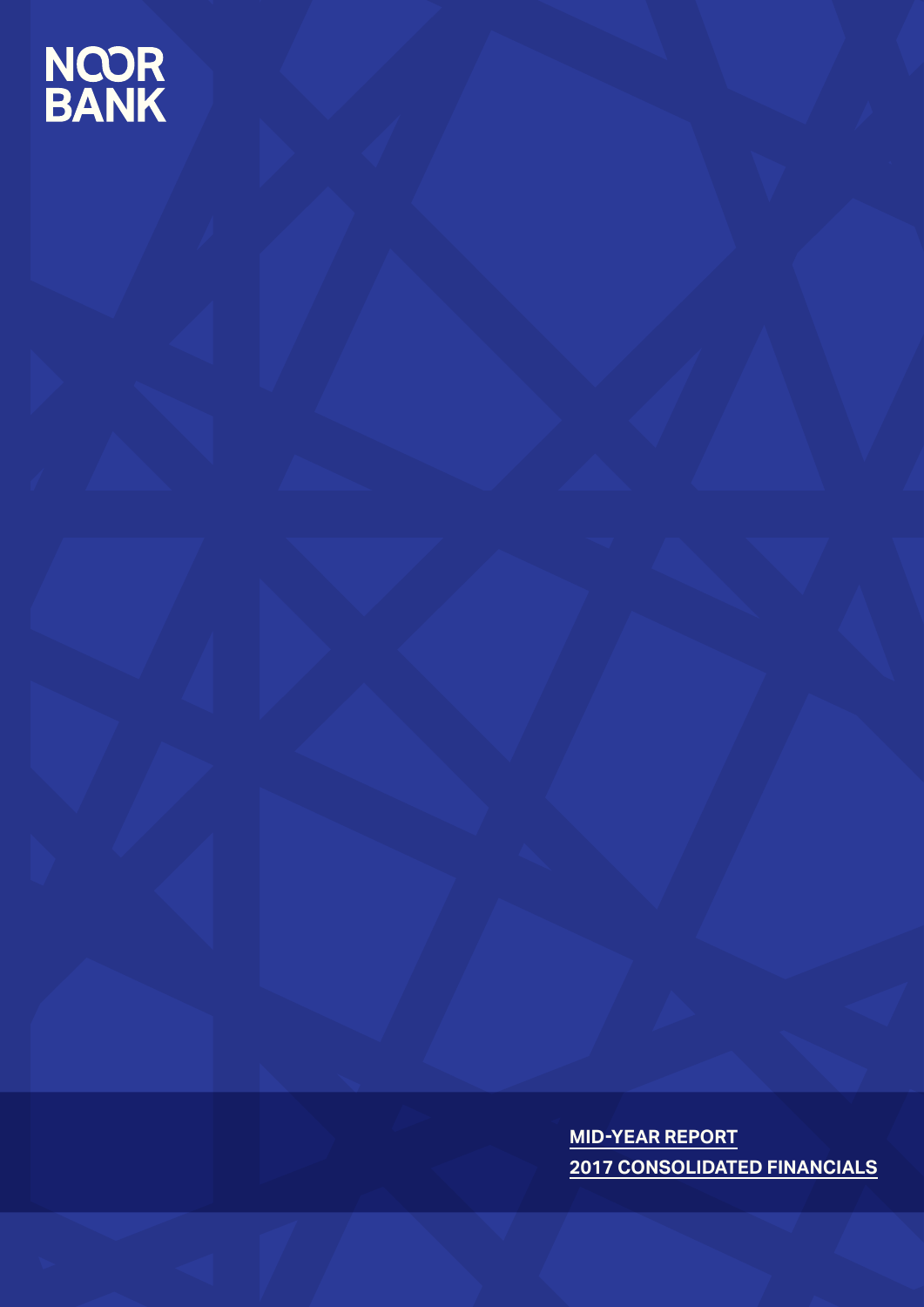**Condensed consolidated interim financial statements for the six month period ended 30 June 2017**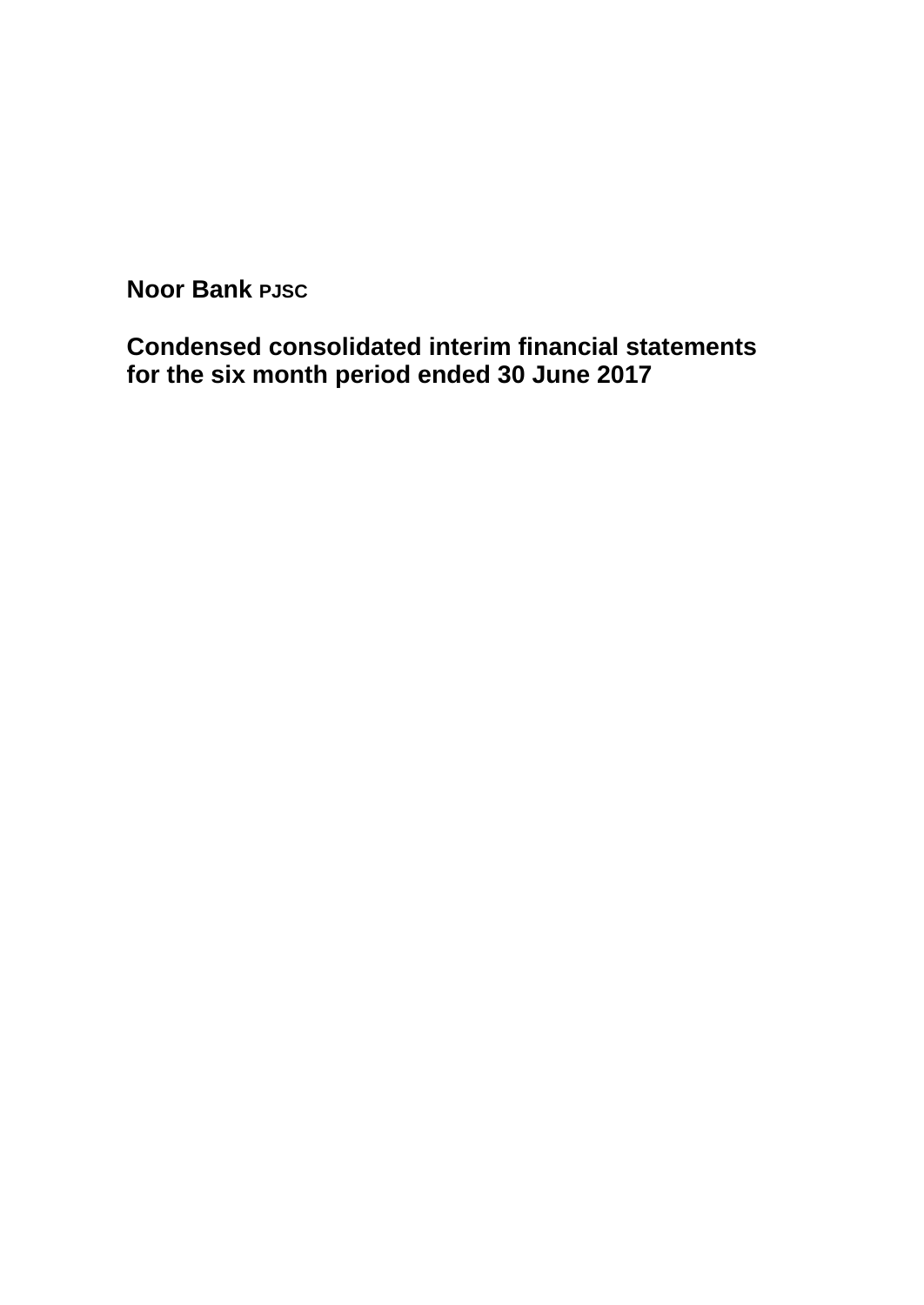# **Condensed consolidated interim financial statements for the six month period ended 30 June 2017**

|                                                                     | <b>Pages</b>   |
|---------------------------------------------------------------------|----------------|
| <b>Review report</b>                                                | 1              |
| Condensed consolidated interim statement of financial position      | 2 <sup>1</sup> |
| <b>Condensed consolidated interim income statement</b>              | 3              |
| Condensed consolidated interim statement of comprehensive<br>income | 4              |
| Condensed consolidated interim statement of changes in equity       | 5              |
| Condensed consolidated interim statement of cash flows              | 6              |
| Notes to the condensed consolidated interim financial<br>statements | $7 - 23$       |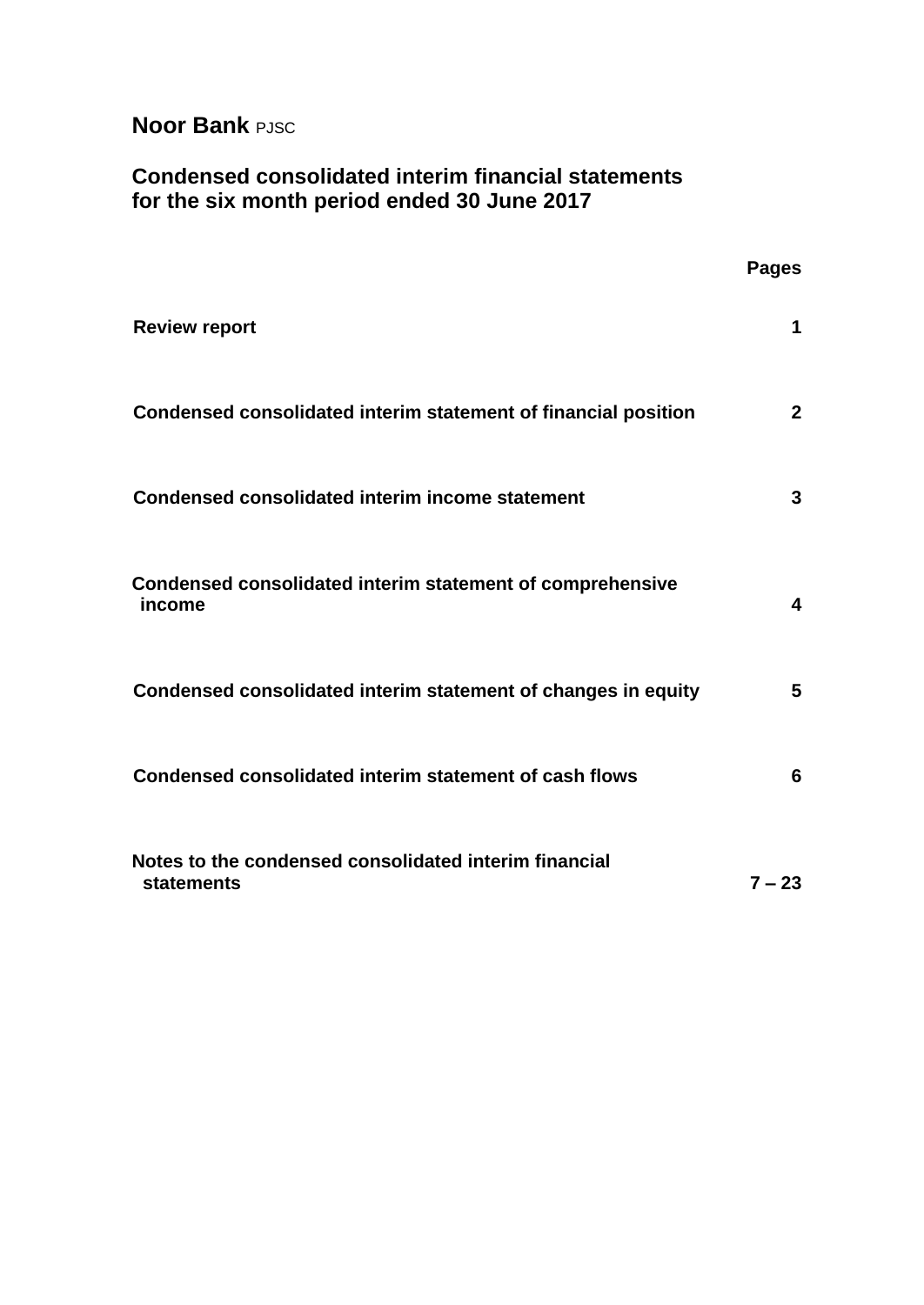

#### **Review report to the Directors of Noor Bank PJSC**

#### **Introduction**

We have reviewed the accompanying condensed consolidated interim statement of financial position of Noor Bank PJSC ("the Bank") and its subsidiaries (together referred to as "the Group") as of 30 June 2017 and the related condensed consolidated interim income statement and condensed consolidated interim statement of comprehensive income for the three month and six month periods then ended, and condensed consolidated interim statements of changes in equity and cash flows for the six month period then ended and other explanatory notes. Management is responsible for the preparation and presentation of these condensed consolidated interim financial statements in accordance with International Accounting Standard 34 – Interim Financial Reporting ("IAS 34"). Our responsibility is to express a conclusion on these condensed consolidated interim financial statements based on our review.

#### **Scope of review**

We conducted our review in accordance with the International Standard on Review Engagements 2410, "Review of interim financial information performed by the independent auditor of the entity". A review of condensed consolidated interim financial statements consists of making inquiries, primarily of persons responsible for financial and accounting matters, and applying analytical and other review procedures. A review is substantially less in scope than an audit conducted in accordance with International Standards on Auditing and consequently does not enable us to obtain assurance that we would become aware of all significant matters that might be identified in an audit. Accordingly, we do not express an audit opinion.

#### **Conclusion**

Based on our review, nothing has come to our attention that causes us to believe that the accompanying condensed consolidated interim financial statements are not prepared, in all material respects, in accordance with IAS 34.

PricewaterhouseCoopers 6 August 2017

Douglas O'Mahony Registered Auditor Number 834 Dubai, United Arab Emirates

*PricewaterhouseCoopers (Dubai Branch), License no. 102451 Emaar Square, Building 4, Level 8, P O Box 11987, Dubai - United Arab Emirates T: +971 (0)4 304 3100, F: +971 (0)4 346 9150, www.pwc.com/me*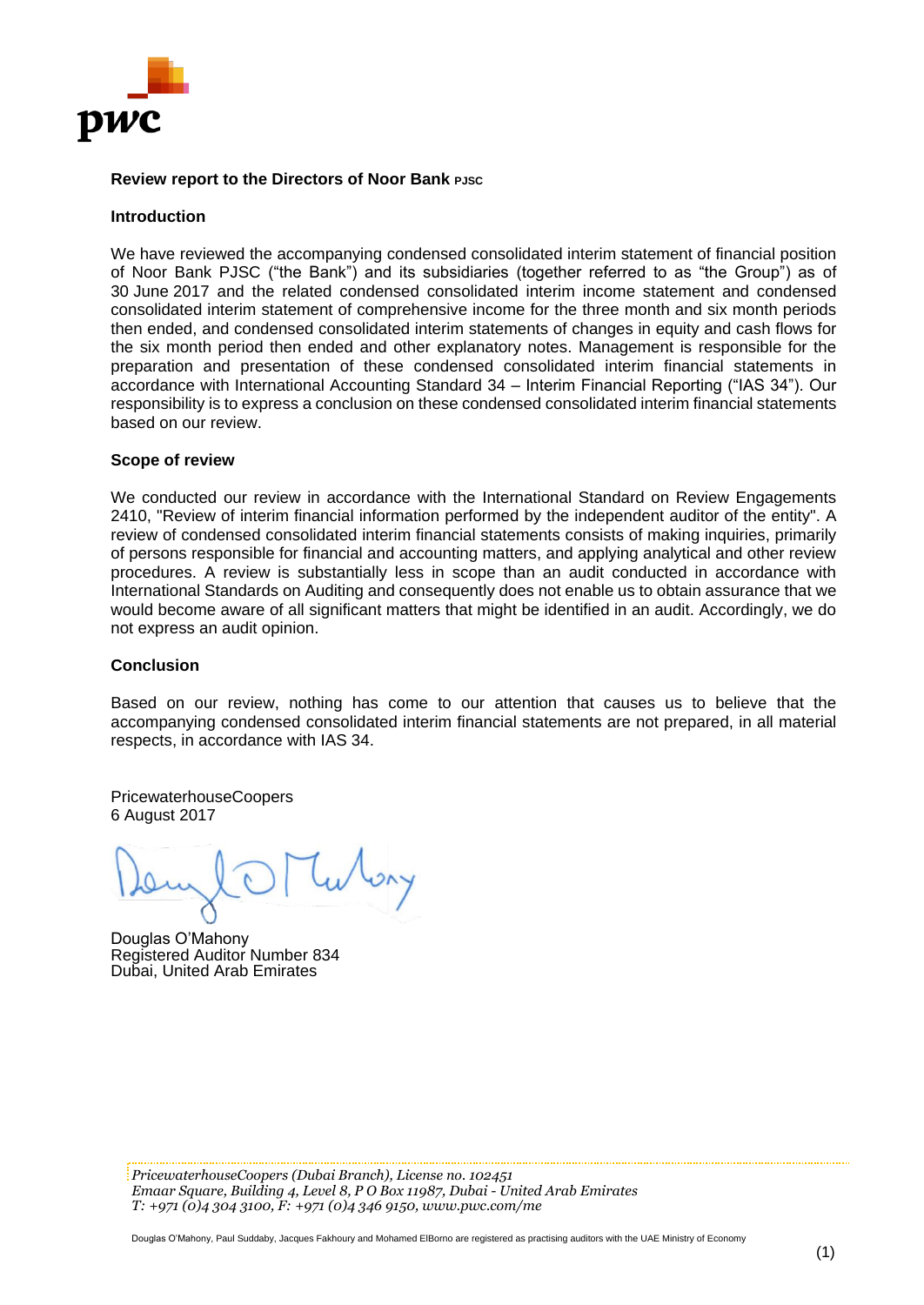# **Condensed consolidated interim statement of financial position**

*As at 30 June 2017*

|                                                        | <b>Note</b>    | 30 June<br>2017<br>(Unaudited)<br><b>AED'000</b> | 31 December<br>2016<br>(Audited)<br><b>AED'000</b> |
|--------------------------------------------------------|----------------|--------------------------------------------------|----------------------------------------------------|
| <b>ASSETS</b>                                          |                |                                                  |                                                    |
| Cash and balances with the UAE Central Bank            | 4              | 4,112,990                                        | 3,376,938                                          |
| Due from banks                                         | 5              | 3,682,568                                        | 5,525,828                                          |
| Investment in Islamic financing instruments            | 6              | 27,802,728                                       | 25,918,388                                         |
| Investments in Islamic sukuk                           | $\overline{7}$ | 2,628,282                                        | 4,056,681                                          |
| Investment properties                                  | 8              | 1,181,523                                        | 1,186,117                                          |
| Other assets                                           |                | 324,763                                          | 324,554                                            |
| Property and equipment                                 | 9              | 184,569                                          | 193,720                                            |
| <b>Total assets</b>                                    |                | 39,917,423                                       | 40,582,226                                         |
| <b>LIABILITIES AND EQUITY</b><br><b>LIABILITIES</b>    |                |                                                  |                                                    |
| Due to banks                                           | 10             | 1,782,228                                        | 2,553,730                                          |
| <b>Customer deposits</b>                               | 11             | 29,643,476                                       | 29,834,161                                         |
| Sukuk financing instruments                            | 12             | 1,836,450                                        | 1,836,450                                          |
| <b>Other liabilities</b>                               |                | 1,151,002                                        | 1,007,946                                          |
| <b>Total liabilities</b>                               |                | 34,413,156                                       | 35,232,287                                         |
| <b>EQUITY</b>                                          |                |                                                  |                                                    |
| Share capital                                          | 13             | 3,357,895                                        | 3,357,895                                          |
| Tier 1 sukuk                                           | 14             | 1,836,500                                        | 1,836,500                                          |
| <b>Statutory reserve</b>                               | 15             | 249,690                                          | 249,690                                            |
| Revaluation surplus on land and buildings              | 9              | 120,325                                          | 121,767                                            |
| Fair value reserve on available-for-sale Islamic sukuk |                | (4,783)                                          | (34, 454)                                          |
| <b>Accumulated losses</b>                              |                | (55,360)                                         | (181, 459)                                         |
| <b>Equity</b>                                          |                | 5,504,267                                        | 5,349,939                                          |
| <b>Total liabilities and equity</b>                    |                | 39,917,423                                       | 40,582,226                                         |

These condensed consolidated interim financial statements were approved by the Board of Directors on 2 August 2017 and signed on its behalf by:

………………………… ………………………… Director Director **Director**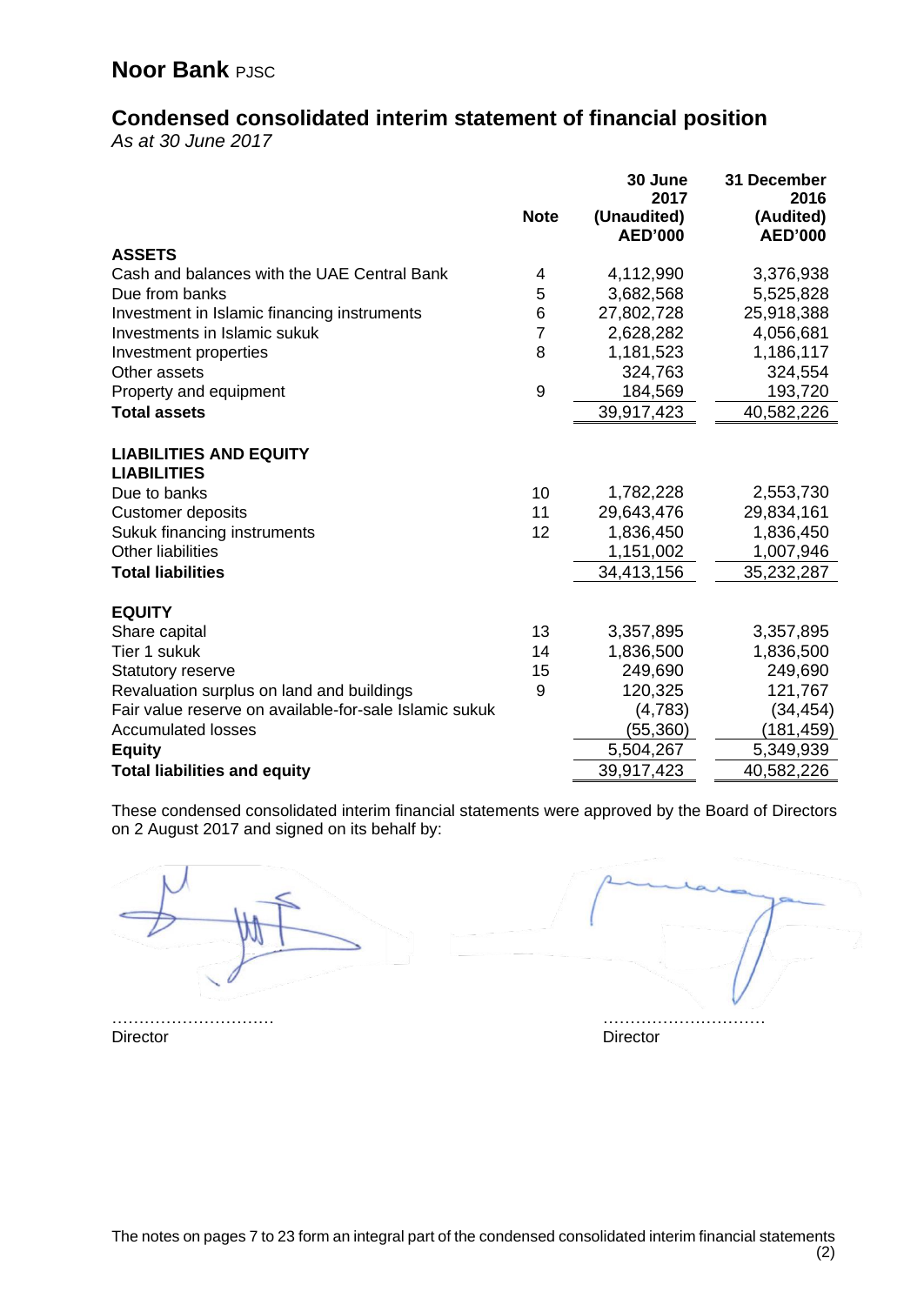# **Condensed consolidated interim income statement (Unaudited)**

*for the six month period ended 30 June 2017*

|                                                |             | Three month<br>period ended<br>30 June |                | <b>Six month</b><br>30 June |                | period ended |
|------------------------------------------------|-------------|----------------------------------------|----------------|-----------------------------|----------------|--------------|
|                                                |             | 2017                                   | 2016           | 2017                        | 2016           |              |
|                                                | <b>Note</b> | <b>AED'000</b>                         | <b>AED'000</b> | <b>AED'000</b>              | <b>AED'000</b> |              |
| <b>Operating income</b>                        |             |                                        |                |                             |                |              |
| Income from Islamic financing and              |             |                                        |                |                             |                |              |
| sukuk                                          | 16          | 380,623                                | 323,838        | 751,624                     | 623,029        |              |
| Depositors' and sukuk holders' share           |             |                                        |                |                             |                |              |
| of profit                                      | 17          | (81, 676)                              | (73, 041)      | (164, 162)                  | (162,260)      |              |
| Net income from Islamic financing<br>and sukuk |             | 298,947                                |                |                             | 460,769        |              |
|                                                |             |                                        | 250,797        | 587,462                     |                |              |
| Fee and other income, net of charges           | 18          | 217,425                                | 153,255        | 379,657                     | 311,689        |              |
| Gain on investments in Islamic sukuk           | 19          | 40,713                                 | 38,368         | 50,272                      | 28,196         |              |
| <b>Total operating income</b>                  |             | 557,085                                | 442,420        | 1,017,391                   | 800,654        |              |
|                                                |             |                                        |                |                             |                |              |
| <b>Operating expenses</b>                      |             |                                        |                |                             |                |              |
| Staff costs                                    |             | (138, 571)                             | (128, 666)     | (276, 167)                  | (259, 031)     |              |
| General and administration expenses            |             | (37, 232)                              | (37, 429)      | (73, 409)                   | (72, 414)      |              |
| Depreciation                                   |             | (8,009)                                | (6,509)        | (15, 440)                   | (12, 812)      |              |
| <b>Total operating expenses</b>                |             | (183, 812)                             | (172, 604)     | (365, 016)                  | (344, 257)     |              |
| Operating profit before impairment             |             |                                        |                |                             |                |              |
| on investment in Islamic                       |             |                                        |                |                             |                |              |
| financing instruments                          |             | 373,273                                | 269,816        | 652,375                     | 456,397        |              |
| Impairment charge on Islamic                   |             |                                        |                |                             |                |              |
| financing instruments, net                     | 6           | (286, 573)                             | (128, 849)     | (463, 330)                  | (206, 014)     |              |
| Impairment loss on equity investments          |             | (7,000)                                |                | (7,000)                     |                |              |
| Profit for the period                          |             | 79,700                                 | 140,967        | 182,045                     | 250,383        |              |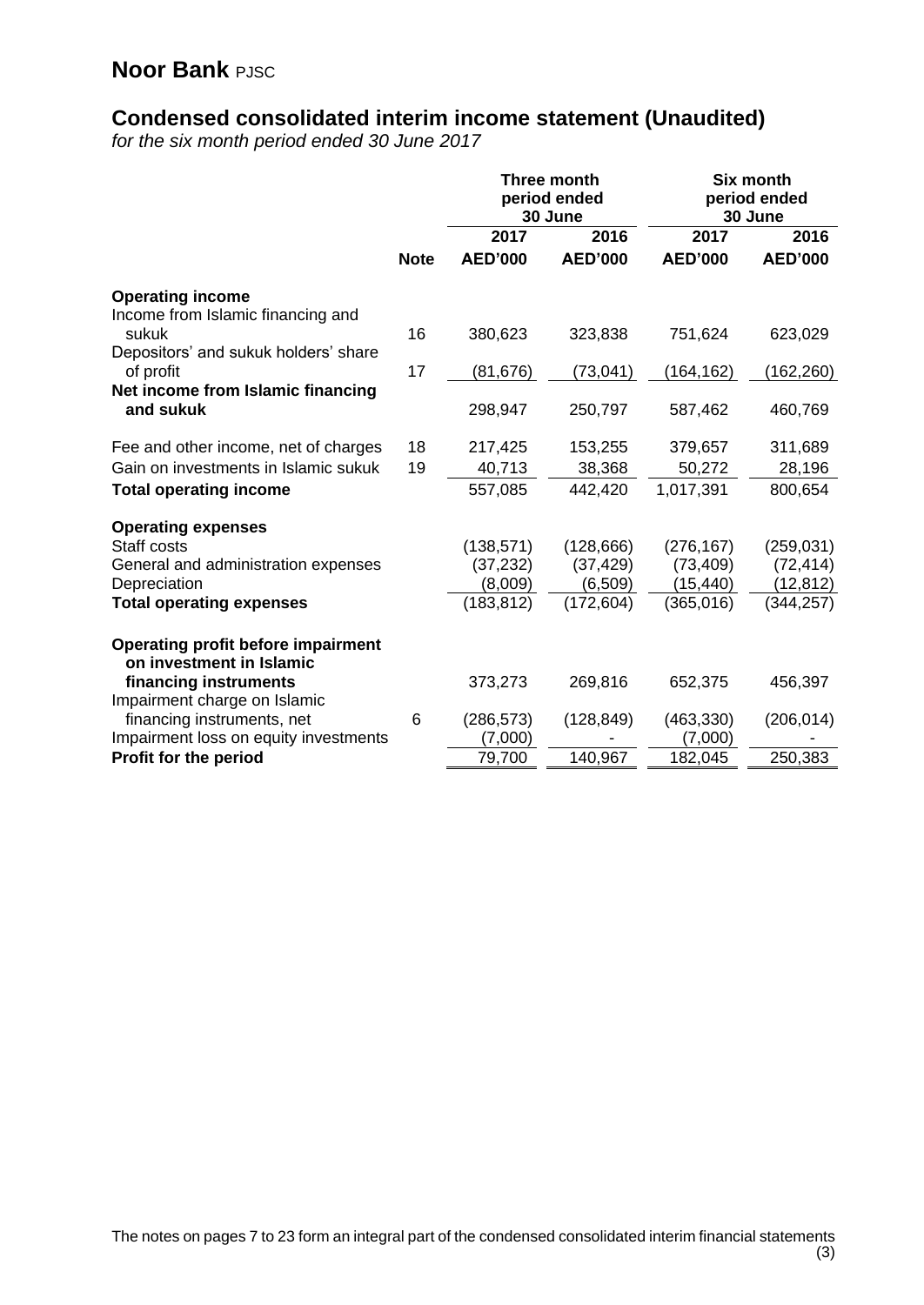# **Condensed consolidated interim statement of comprehensive income (Unaudited)**

*for the six month period ended 30 June 2017*

|                                                                                                                                   |             | Three month<br>period ended<br>30 June |                        | Six month<br>period ended<br>30 June |                        |  |  |
|-----------------------------------------------------------------------------------------------------------------------------------|-------------|----------------------------------------|------------------------|--------------------------------------|------------------------|--|--|
|                                                                                                                                   | <b>Note</b> | 2017<br><b>AED'000</b>                 | 2016<br><b>AED'000</b> | 2017<br><b>AED'000</b>               | 2016<br><b>AED'000</b> |  |  |
| Profit for the period<br>Other comprehensive income:                                                                              |             | 79,700                                 | 140,967                | 182,045                              | 250,383                |  |  |
| Items that may be subsequently<br>reclassified to income statement:<br>Fair value reserve on available-for-<br>sale Islamic sukuk |             |                                        |                        |                                      |                        |  |  |
| - Net changes in fair value<br>- Net realised gain reclassified to                                                                | 7           | 17,442                                 | 26,718                 | 54,569                               | 30,189                 |  |  |
| income statement                                                                                                                  | 19          | (27, 337)                              | (26, 566)              | (24, 898)                            | (18, 667)              |  |  |
| <b>Total other comprehensive</b><br>(loss)/income                                                                                 |             | (9,895)                                | 152                    | 29,671                               | 11,522                 |  |  |
| Total comprehensive income for<br>the period                                                                                      |             | 69,805                                 | 141,119                | 211,716                              | 261,905                |  |  |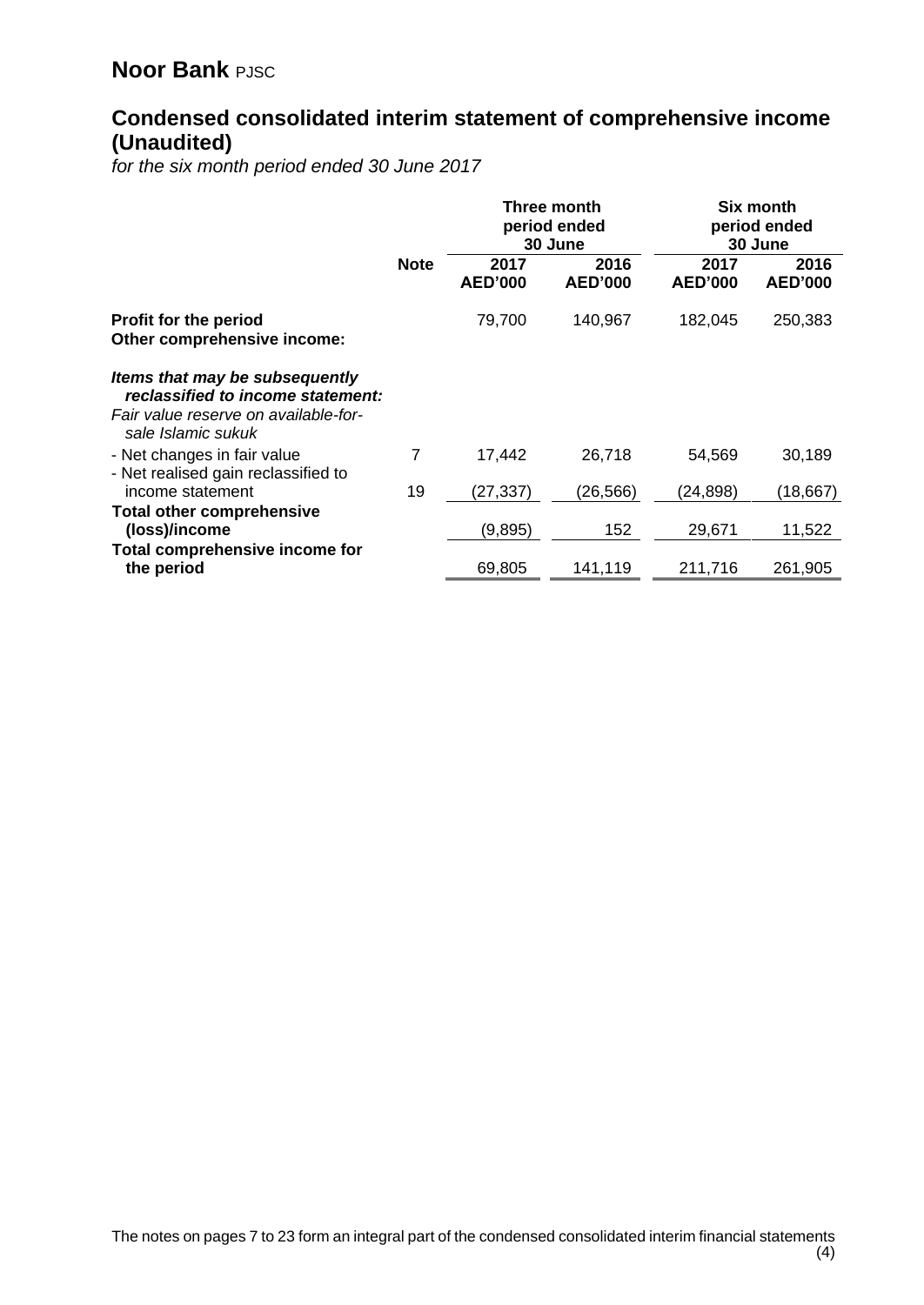## **Condensed consolidated interim statement of changes in equity**

*for the six month period ended 30 June 2017*

|                                                                                             | <b>Share capital</b><br><b>AED'000</b> | Tier 1<br>sukuk<br><b>AED '000</b> | <b>Statutory</b><br>reserve<br><b>AED'000</b> | <b>Revaluation</b><br>surplus on land<br>and buildings<br><b>AED'000</b> | Fair value reserve on<br>available-for-sale<br><b>Islamic sukuk</b><br><b>AED'000</b> | <b>Accumulated</b><br>losses<br><b>AED'000</b> | <b>Total</b><br><b>AED'000</b> |
|---------------------------------------------------------------------------------------------|----------------------------------------|------------------------------------|-----------------------------------------------|--------------------------------------------------------------------------|---------------------------------------------------------------------------------------|------------------------------------------------|--------------------------------|
| At 1 January 2016                                                                           | 3,357,895                              |                                    | 213,000                                       | 124,650                                                                  | (5,650)                                                                               | (177, 295)                                     | 3,512,600                      |
| Profit for the period                                                                       |                                        |                                    |                                               |                                                                          |                                                                                       | 250,383                                        | 250,383                        |
| Other comprehensive income for the period                                                   |                                        |                                    |                                               |                                                                          | 11,522                                                                                |                                                | 11,522                         |
| Total comprehensive income for the period<br>Other equity movements                         |                                        |                                    |                                               |                                                                          | 11,522                                                                                | 250,383                                        | 261,905                        |
| Tier 1 sukuk issuance (Note 14)                                                             |                                        | 1,836,500                          |                                               |                                                                          |                                                                                       |                                                | 1,836,500                      |
| Tier 1 sukuk issuance cost                                                                  |                                        |                                    |                                               |                                                                          |                                                                                       | (11, 239)                                      | (11, 239)                      |
| Tier 1 sukuk purchased                                                                      |                                        | (6, 502)                           |                                               |                                                                          |                                                                                       |                                                | (6, 502)                       |
| Board of directors' remuneration<br>Transfer from surplus on revaluation of building to     |                                        |                                    |                                               |                                                                          |                                                                                       | (5, 474)                                       | (5, 474)                       |
| accumulated losses                                                                          |                                        |                                    |                                               | (1, 442)                                                                 |                                                                                       | 1,442                                          |                                |
| Dividends paid for 2015 (Note 13)                                                           |                                        |                                    |                                               |                                                                          |                                                                                       | (268, 632)                                     | (268, 632)                     |
| At 30 June 2016 (unaudited)                                                                 | 3,357,895                              | 1,829,998                          | 213,000                                       | 123,208                                                                  | 5,872                                                                                 | (210, 815)                                     | 5,319,158                      |
| Profit for the period                                                                       |                                        |                                    |                                               |                                                                          |                                                                                       | 121,995                                        | 121,995                        |
| Other comprehensive loss for the period                                                     |                                        |                                    |                                               |                                                                          | (40, 326)                                                                             |                                                | (40, 326)                      |
| Total comprehensive income for the period<br>Other equity movements                         |                                        |                                    |                                               |                                                                          | (40, 326)                                                                             | 121,995                                        | 81,669                         |
| Tier 1 sukuk sold                                                                           |                                        | 6,502                              |                                               |                                                                          |                                                                                       |                                                | 6,502                          |
| Tier 1 sukuk profit distribution (Note 14)                                                  |                                        |                                    |                                               |                                                                          |                                                                                       | (57, 390)                                      | (57, 390)                      |
| Transfer to statutory reserve (Note 15)                                                     |                                        |                                    | 36,690                                        |                                                                          |                                                                                       | (36, 690)                                      |                                |
| Transfer from revaluation surplus on land and                                               |                                        |                                    |                                               |                                                                          |                                                                                       |                                                |                                |
| buildings to accumulated losses                                                             |                                        |                                    |                                               | (1, 441)                                                                 |                                                                                       | 1,441                                          |                                |
| At 31 December 2016 (audited)                                                               | 3,357,895                              | 1,836,500                          | 249,690                                       | 121,767                                                                  | (34, 454)                                                                             | (181, 459)                                     | 5,349,939                      |
| Profit for the period                                                                       |                                        |                                    |                                               |                                                                          |                                                                                       | 182,045                                        | 182,045                        |
| Other comprehensive income for the period                                                   |                                        |                                    |                                               |                                                                          | 29,671                                                                                |                                                | 29,671                         |
| Total comprehensive income for the period<br>Other equity movements                         |                                        |                                    |                                               |                                                                          | 29,671                                                                                | 182,045                                        | 211,716                        |
| Tier 1 sukuk profit distribution (Note 14)<br>Transfer from revaluation surplus on land and |                                        |                                    |                                               |                                                                          |                                                                                       | (57, 388)                                      | (57, 388)                      |
| buildings to accumulated losses                                                             |                                        |                                    |                                               | (1, 442)                                                                 |                                                                                       | 1,442                                          |                                |
| At 30 June 2017 (unaudited)                                                                 | 3,357,895                              | 1,836,500                          | 249,690                                       | 120,325                                                                  | (4, 783)                                                                              | (55, 360)                                      | 5,504,267                      |
|                                                                                             |                                        |                                    |                                               |                                                                          |                                                                                       |                                                |                                |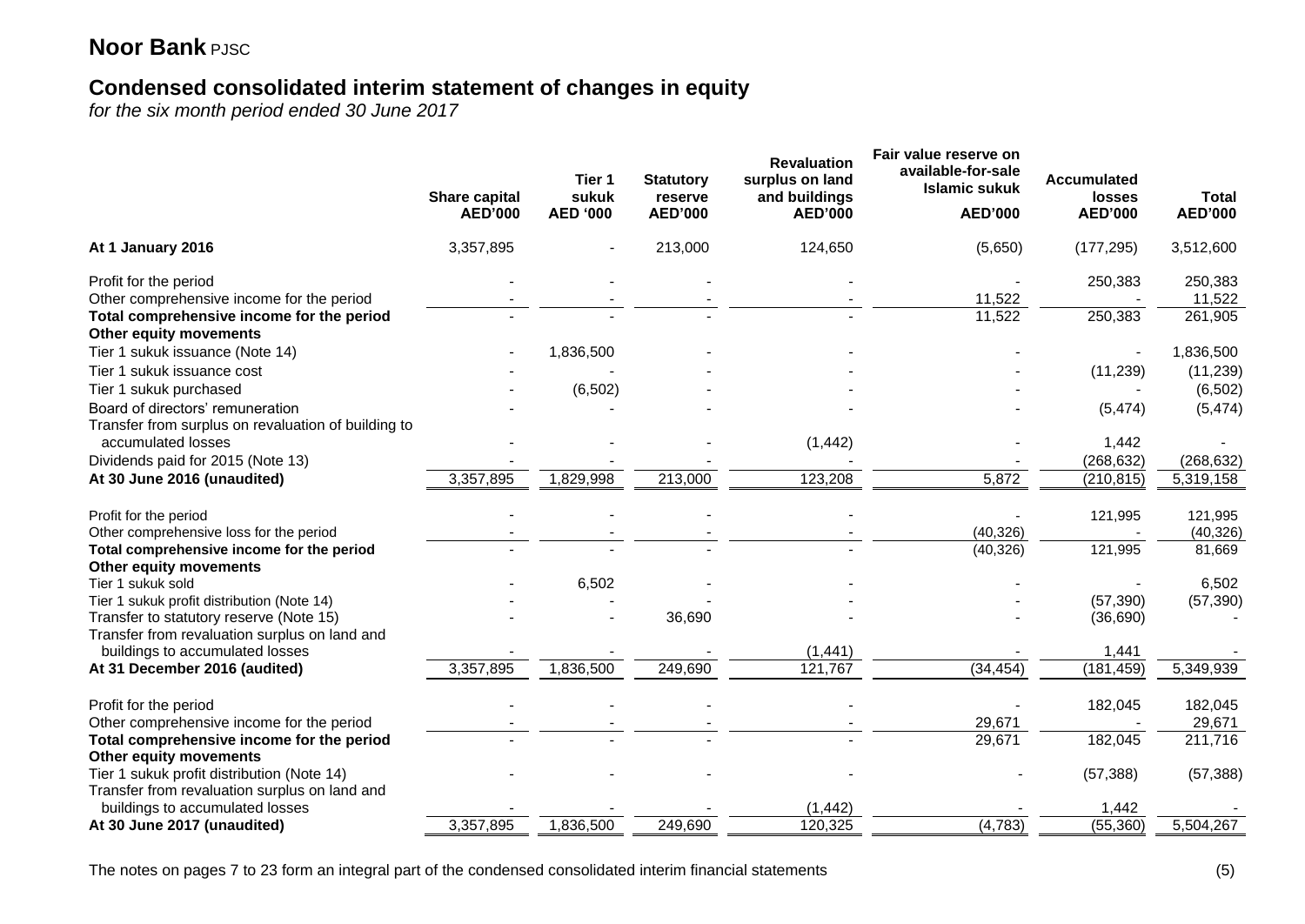## **Condensed consolidated interim statement of cash flows (Unaudited)**

*for the six month period ended 30 June 2017*

|                                                                                                                   | <b>Note</b>    | Six month period ended<br>30 June |                  |
|-------------------------------------------------------------------------------------------------------------------|----------------|-----------------------------------|------------------|
|                                                                                                                   |                | 2017                              | 2016             |
|                                                                                                                   |                | <b>AED'000</b>                    | <b>AED'000</b>   |
| <b>Operating activities</b><br>Profit for the period                                                              |                | 182,045                           | 250,383          |
| <b>Adjustments for:</b>                                                                                           |                |                                   |                  |
| Impairment charge on Islamic financing instruments, net                                                           | 6              | 463,330                           | 206,014          |
| Impairment loss on equity investments                                                                             | 19             | 7,000                             |                  |
| Effect of exchange rate changes on the balance of cash and cash                                                   |                |                                   |                  |
| equivalents held in foreign currencies<br>Amortisation of (discount)/premium on held-to-maturity Islamic<br>sukuk |                | 12,322<br>(217)                   | (13, 421)<br>666 |
| Gain on disposal of held-to-maturity investments                                                                  |                | (3, 421)                          |                  |
| Gain on investments in Islamic sukuk                                                                              | 19             | (46, 851)                         | (28, 196)        |
| Loss/(gain) on disposal of investment properties                                                                  | 18             | 641                               | (2, 183)         |
| Depreciation of property and equipment                                                                            |                | 15,440                            | 12,812           |
| Provision for employees' end of service benfits                                                                   |                | 3,641                             |                  |
| Operating cash flows before changes in operating assets and                                                       |                |                                   |                  |
| liabilities                                                                                                       |                | 633,930                           | 426,075          |
| Changes in operating assets and liabilities:                                                                      |                |                                   |                  |
| Statutory deposit with the UAE Central Bank                                                                       | 4              | (208, 453)                        | (99,062)         |
| Due from banks                                                                                                    | 5              | 888,944                           | 774,780          |
| Investment in Islamic financing instruments<br>Net proceeds from disposal of investments in Islamic sukuk - held- | 6              | (2,349,006)                       | (619, 892)       |
| for-trading                                                                                                       |                | 238,161                           | (400, 752)       |
| Other assets                                                                                                      |                | (7,209)                           | (630)            |
| Due to banks                                                                                                      | 10             | (327, 999)                        | (44, 897)        |
| Customer deposits                                                                                                 | 11             | (190, 685)                        | (3, 132, 603)    |
| Payment of employees' end of service benefits                                                                     |                | (2,056)                           |                  |
| <b>Other liabilities</b>                                                                                          |                | 141,471                           | (33, 581)        |
| Net cash used in operating activities                                                                             |                | (1, 182, 902)                     | (3, 130, 562)    |
| <b>Investing activities</b>                                                                                       |                |                                   |                  |
| Purchase of available-for-sale Islamic sukuk                                                                      |                | (5,541,957)                       | (7, 158, 271)    |
| Proceeds from sale of available-for-sale Islamic sukuk                                                            |                | 6,758,672                         | 6,374,837        |
| Purchase of held-to-maturity Islamic sukuk                                                                        | $\overline{7}$ |                                   | (164, 661)       |
| Proceeds from disposal of held-to-maturity Islamic sukuk                                                          |                | 53,466                            |                  |
| Proceeds from disposal of investment properties                                                                   |                | 5,289                             | 86,996           |
| Proceeds from maturity of certificate of deposits                                                                 | 4              |                                   | 1,400,000        |
| Additions to property and equipment                                                                               |                | (6,072)                           | (4, 945)         |
| Net cash generated from investing activities                                                                      |                | 1,269,398                         | 533,956          |
| <b>Financing activities</b>                                                                                       |                |                                   |                  |
| Acquisition of sukuk financing instruments                                                                        |                |                                   | (21, 872)        |
| Repayment of Wakalah term deposits                                                                                |                |                                   | (544, 192)       |
| Issue of Tier 1 sukuk                                                                                             |                |                                   | 1,836,450        |
| Acquisition of Tier 1 sukuk                                                                                       |                |                                   | (6, 452)         |
| Tier 1 sukuk issuance cost                                                                                        |                |                                   | (11, 239)        |
| Board of directors' remuneration payment                                                                          |                |                                   | (5, 474)         |
| Dividend payment                                                                                                  |                |                                   | (268, 632)       |
| Tier 1 sukuk profit distribution                                                                                  |                | (57, 388)                         |                  |
| Net cash (used in)/generated from financing activities                                                            |                | (57,388)                          | 978,589          |
| Net increase/(decrease) in cash and cash equivalents                                                              |                | 29,108                            | (1,618,017)      |
| Cash and cash equivalents at beginning of the period                                                              |                | 1,827,312                         | 4,149,593        |
| Effect of exchange rate changes on the balance of cash and cash                                                   |                |                                   |                  |
| equivalents held in foreign currencies                                                                            |                | (12, 322)                         | 13,421           |
| Cash and cash equivalents at end of the period                                                                    | 4              | 1,844,098                         | 2,544,997        |

The notes on pages 7 to 23 form an integral part of the condensed consolidated interim financial statements (6)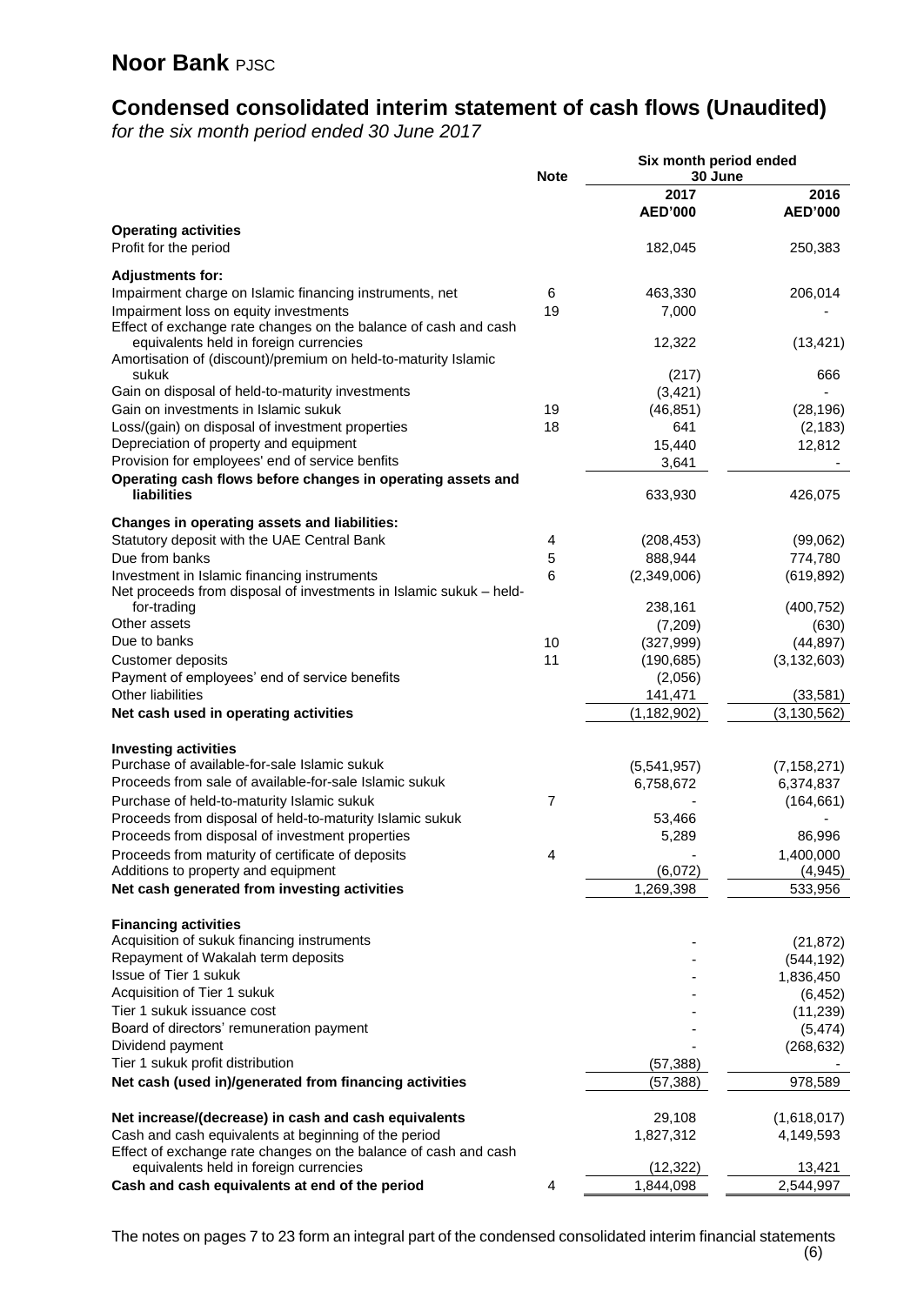#### **Notes to the condensed consolidated interim financial statements for the six month period ended 30 June 2017**

#### **1 Incorporation and principal activities**

Noor Bank PJSC ("the Bank") was incorporated on 26 March 2007 as a Public Joint Stock Company under UAE Federal Law No. 8 of 1984 (as amended) and is regulated by the Central Bank of the United Arab Emirates ("UAE"). The Bank has its registered office at Emaar Square, Building No. 1, Sheikh Zayed Road, P.O. Box 8822, Dubai, UAE. The Bank was registered with the Securities and Commodities Authority ("SCA") on 26 April 2007 and commenced its operations thereafter.

UAE Federal Law No. 2 of 2015 ("Companies Law") which is applicable to the Bank has come into effect from 1 July 2015. The Bank is in compliance with the provisions of UAE Federal Law No 2 of 2015 (the Companies Law)

The principal activities of the Bank are carrying out banking, financing and investing activities through various Islamic financing instruments such as Murabahah, Mudarabah, Wakalah, Tawarruq, Ijarah, Istisna' and Islamic sukuk. The activities of the Bank are conducted in accordance with the Shari'a rules and principles as applied and interpreted by the Bank's Fatwa and Shari'a Supervisory Board and in compliance with the provisions of the Memorandum and Articles of Association of the Bank.

The Bank has two fully owned special purpose entities ("SPE"), Noor Sukuk Company Limited (Note 12), incorporated in April 2015 and Noor Tier 1 Sukuk Limited (Note 14) incorporated in August 2015.

The condensed consolidated interim financial statements for the period ended 30 June 2017 comprise the Bank and its SPEs (together referred to as "the Group").

Noor Investment Group LLC ("NIG"), the ultimate parent company, holds 91% of the shareholding in the Bank.

#### **2 Basis of preparation**

#### **2.1 Statement of compliance**

These condensed consolidated interim financial statements have been prepared in accordance with International Accounting Standard 34 "Interim Financial Reporting''. These condensed consolidated interim financial statements do not include all the notes to the financial statements of the type normally included in annual financial statements. Accordingly, these condensed consolidated interim financial statements should be read in conjunction with the annual audited consolidated financial statements for the year ended 31 December 2016, which have been prepared in accordance with International Financial Reporting Standards (IFRS) as issued by International Accounting Standard Board (IASB).

#### **2.2 Basis of measurement**

These condensed consolidated interim financial statements have been prepared under the historical cost basis, except for the fair value measurement of following items in the condensed consolidated interim statement of financial position:

- Financial assets and liabilities held for trading;
- Investments in Islamic sukuk classified as available-for-sale and fair value through income statement;
- Investment properties;
- Buildings classified under property and equipment; and
- Islamic derivatives.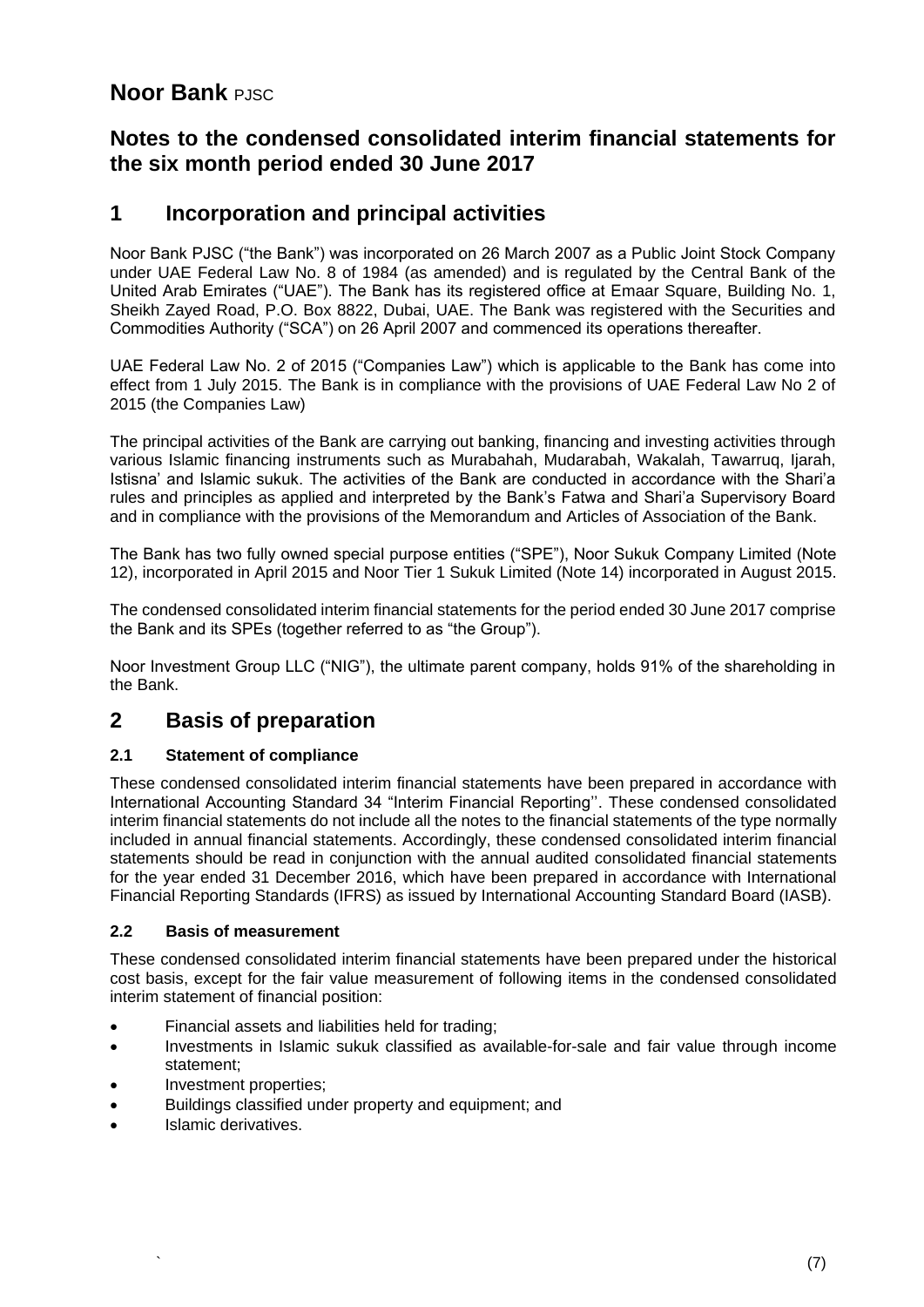#### **Notes to the condensed consolidated interim financial statements for the six month period ended 30 June 2017** (continued)

#### **2 Basis of preparation** (continued)

#### **2.3 Functional and presentation currency**

These condensed consolidated interim financial statements are presented in United Arab Emirates Dirham ("AED"), which is the functional currency of the Bank and its subsidiaries, being the currency of primary economic environment in which the entities operate. Except as indicated, the condensed consolidated interim financial statements have been rounded to the nearest thousand.

#### **2.4 Use of estimates and judgements**

The preparation of the condensed consolidated interim financial statements in conformity with IFRS requires the management to make judgements, estimates and assumptions that affect the application of accounting policies and the reported amounts of assets, liabilities, income and expenses. Actual results may differ from these estimates.

In preparing these condensed consolidated interim financial statements, the significant judgements made by management in applying the accounting policies and the key sources of estimation uncertainty were the same as those that applied to the consolidated financial statements for the year ended 31 December 2016.

#### **2.5 Changes in accounting policies and disclosures**

| (a) | New standards, amendments to published standards and interpretations effective for |
|-----|------------------------------------------------------------------------------------|
|     | the Group's accounting period beginning on 1 January 2017                          |

| New standards and significant amendments to standards applicable to the                                                                                                                                                                                                                                                                                                                                                                               | <b>Effective date</b> |
|-------------------------------------------------------------------------------------------------------------------------------------------------------------------------------------------------------------------------------------------------------------------------------------------------------------------------------------------------------------------------------------------------------------------------------------------------------|-----------------------|
| Group                                                                                                                                                                                                                                                                                                                                                                                                                                                 |                       |
| Amendments to IAS 7, 'Statement of cash flows' on disclosure initiative                                                                                                                                                                                                                                                                                                                                                                               | 1 January 2017        |
| These amendments to IAS 7 introduce an additional disclosure that will enable<br>users of financial statements to evaluate changes in liabilities arising from<br>financing activities including those from cash flows and other non-cash changes.<br>The new requirement typically entails a reconciliation between the opening and<br>closing balances in the statement of financial position for liabilities arising from<br>financing activities. |                       |

There is no material impact of the above amendments on the condensed consolidated interim financial statements of the Group.

There are no other applicable IFRSs or IFRIC interpretations that were effective for the first time for the accounting period beginning on 1 January 2017 that have had a material impact on the Group's condensed consolidated interim financial statements.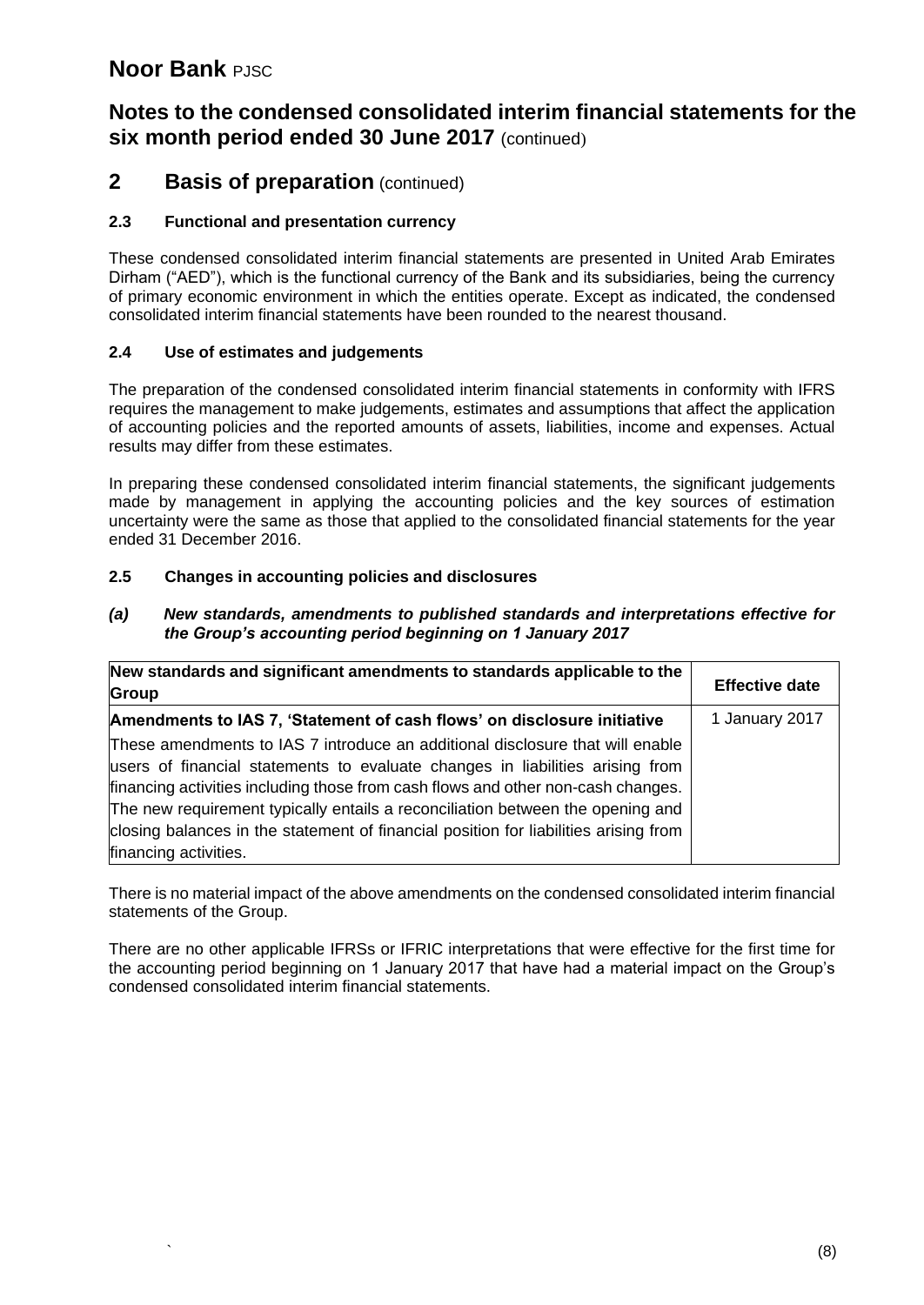## **Notes to the condensed consolidated interim financial statements for the six month period ended 30 June 2017** (continued)

- **2 Basis of preparation** (continued)
- **2.5 Changes in accounting policies and disclosures** (continued)

#### *(b) New standards, amendments to published standards and interpretations issued but not yet effective for the Group's accounting period beginning on 1 January 2017*

| New standards and significant amendments to standards applicable to the                                                                                                                                                                                                                                                                                                                                                                                                                                                                                                                                                                                                                                                                                                                                                                                                                                                                                                                                                                                                                                                                                                                                                                                                                                                                                                                                                                                  |                       |
|----------------------------------------------------------------------------------------------------------------------------------------------------------------------------------------------------------------------------------------------------------------------------------------------------------------------------------------------------------------------------------------------------------------------------------------------------------------------------------------------------------------------------------------------------------------------------------------------------------------------------------------------------------------------------------------------------------------------------------------------------------------------------------------------------------------------------------------------------------------------------------------------------------------------------------------------------------------------------------------------------------------------------------------------------------------------------------------------------------------------------------------------------------------------------------------------------------------------------------------------------------------------------------------------------------------------------------------------------------------------------------------------------------------------------------------------------------|-----------------------|
| <b>Group</b>                                                                                                                                                                                                                                                                                                                                                                                                                                                                                                                                                                                                                                                                                                                                                                                                                                                                                                                                                                                                                                                                                                                                                                                                                                                                                                                                                                                                                                             | <b>Effective date</b> |
| <b>IFRS 15, 'Revenue from contracts with customers'</b>                                                                                                                                                                                                                                                                                                                                                                                                                                                                                                                                                                                                                                                                                                                                                                                                                                                                                                                                                                                                                                                                                                                                                                                                                                                                                                                                                                                                  | 1 January 2018        |
| This standard replaces IAS 11, 'Construction contracts', IAS 18, 'Revenue' and<br>related interpretations. Revenue is recognised when a customer obtains control<br>of a good or service and thus has the ability to direct the use of and obtain the<br>benefits from the good or service. The core principle of IFRS 15 is that an entity<br>recognises revenue to depict the transfer of promised goods or services to<br>customers in an amount that reflects the consideration to which the entity expects<br>to be entitled in exchange for those goods or services. IFRS 15 also includes a<br>cohesive set of disclosure requirements that will result in an entity providing users<br>of financial statements with comprehensive information about the nature,<br>amount, timing and uncertainty of revenue and cash flows arising from the entity's<br>contracts with customers.                                                                                                                                                                                                                                                                                                                                                                                                                                                                                                                                                               |                       |
| Amendment to IFRS 15, 'Revenue from contracts with customers'                                                                                                                                                                                                                                                                                                                                                                                                                                                                                                                                                                                                                                                                                                                                                                                                                                                                                                                                                                                                                                                                                                                                                                                                                                                                                                                                                                                            |                       |
| These amendments comprise clarifications on identifying performance<br>obligations, accounting for licenses of intellectual property and the principal<br>versus agent assessment (gross versus net revenue presentation). The IASB<br>has also included additional practical expedients related to transition to the new<br>revenue standard.                                                                                                                                                                                                                                                                                                                                                                                                                                                                                                                                                                                                                                                                                                                                                                                                                                                                                                                                                                                                                                                                                                           |                       |
| <b>IFRS 9, 'Financial instruments'</b>                                                                                                                                                                                                                                                                                                                                                                                                                                                                                                                                                                                                                                                                                                                                                                                                                                                                                                                                                                                                                                                                                                                                                                                                                                                                                                                                                                                                                   | 1 January 2018        |
| The complete version of IFRS 9 replaces most of the guidance in IAS 39. IFRS<br>9 retains but simplifies the mixed measurement model and establishes three<br>primary measurement categories for financial assets: amortised cost, fair value<br>through OCI and fair value through P&L. The basis of classification depends on<br>the entity's business model and the contractual cash flow characteristics of the<br>financial asset. Investments in equity instruments are required to be measured<br>at fair value through profit or loss with the irrevocable option at inception to<br>present changes in fair value in OCI. There is now a new expected credit losses<br>model that replaces the incurred loss impairment model used in IAS 39. For<br>financial liabilities, there were no changes to classification and measurement<br>except for the recognition of changes in own credit risk in other comprehensive<br>income, for liabilities designated at fair value, through profit or loss. IFRS 9<br>relaxes the requirements for hedge effectiveness by replacing the bright line<br>hedge effectiveness tests. It requires an economic relationship between the<br>hedged item and hedging instrument and for the 'hedged ratio' to be the same<br>as the one management actually uses for risk management purposes.<br>Contemporaneous documentation is still required but is different to that currently<br>prepared under IAS 39. |                       |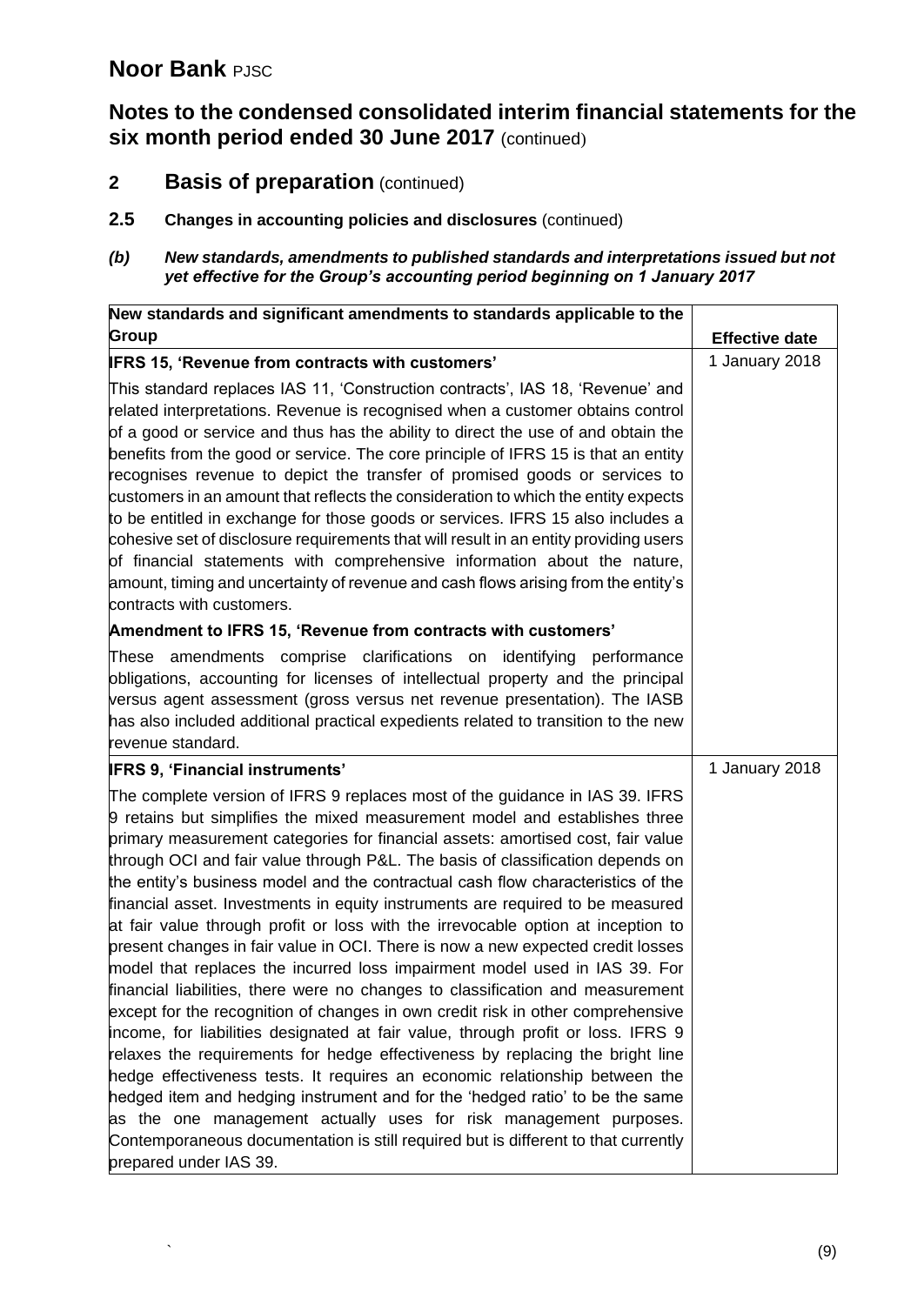#### **Notes to the condensed consolidated interim financial statements for the six month period ended 30 June 2017** (continued)

- **2 Basis of preparation** (continued)
- **2.5 Changes in accounting policies and disclosures** (continued)

#### *(b) New standards, amendments to published standards and interpretations issued but not yet effective for the Group's accounting period beginning on 1 January 2017 (continued)*

| New standards and significant amendments to standards                                                                                                                                                                                                                                                                                                                                                                                                                                                                                                                                                                                                                                                                                                                                             | <b>Effective date</b> |
|---------------------------------------------------------------------------------------------------------------------------------------------------------------------------------------------------------------------------------------------------------------------------------------------------------------------------------------------------------------------------------------------------------------------------------------------------------------------------------------------------------------------------------------------------------------------------------------------------------------------------------------------------------------------------------------------------------------------------------------------------------------------------------------------------|-----------------------|
| <b>IFRS 9, 'Financial instruments' (continued)</b>                                                                                                                                                                                                                                                                                                                                                                                                                                                                                                                                                                                                                                                                                                                                                | 1 January 2018        |
| The basis of classification depends on the entity's business model and the<br>contractual cash flow characteristics of the financial asset. Investments in equity<br>instruments are required to be measured at fair value through profit or loss with<br>the irrevocable option at inception to present changes.                                                                                                                                                                                                                                                                                                                                                                                                                                                                                 |                       |
| Amendment to IAS 40, Investment property' relating to transfers of<br>investment property                                                                                                                                                                                                                                                                                                                                                                                                                                                                                                                                                                                                                                                                                                         | 1 January 2018        |
| These amendments clarify that to transfer to, or from, investment properties there<br>must be a change in use. To conclude if a property has changed use there should<br>be an assessment of whether the property meets the definition. This change must<br>be supported by evidence.                                                                                                                                                                                                                                                                                                                                                                                                                                                                                                             |                       |
| <b>IFRS 16, 'Leases'</b>                                                                                                                                                                                                                                                                                                                                                                                                                                                                                                                                                                                                                                                                                                                                                                          | 1 January 2019        |
| This standard replaces the current guidance in IAS 17 and is a far reaching<br>change in accounting by lessees in particular. Under IAS 17, lessees were<br>required to make a distinction between a finance lease (on balance sheet) and<br>an operating lease (off balance sheet). IFRS 16 now requires lessees to<br>recognise a lease liability reflecting future lease payments and a 'right-of-use<br>asset' for virtually all lease contracts. The IASB has included an optional<br>exemption for certain short-term leases and leases of low-value assets; however,<br>this exemption can only be applied by lessees.<br>For lessors, the accounting stays almost the same. However, as the IASB has<br>updated the guidance on the definition of a lease (as well as the guidance on the |                       |
| combination and separation of contracts), lessors will also be affected by the new<br>standard. At the very least, the new accounting model for lessees is expected to<br>impact negotiations between lessors and lessees. Under IFRS 16, a contract is,<br>or contains, a lease if the contract conveys the right to control the use of an<br>identified asset for a period of time in exchange for consideration.                                                                                                                                                                                                                                                                                                                                                                               |                       |

As of date of issuance of these condensed consolidated interim financial statements, management are still in the process of evaluating the impact of these new and revised standards on the condensed consolidated interim financial statements. The Bank's focus continues to be on developing the impairment models and processes which are needed for the parallel run during 2017 in order to be fully compliant with IFRS 9. The Bank believes that once it finalises the impairment model and processes, it will be in a better position to assess the potential impact of IFRS 9 on the condensed consolidated interim financial statements.

There are no other relevant applicable new standards and amendments to published standards or IFRIC interpretations that have been issued but are not effective for the first time for the Group's accounting period beginning on 1 January 2017 that would be expected to have a material impact on the condensed consolidated interim financial statements of the Group.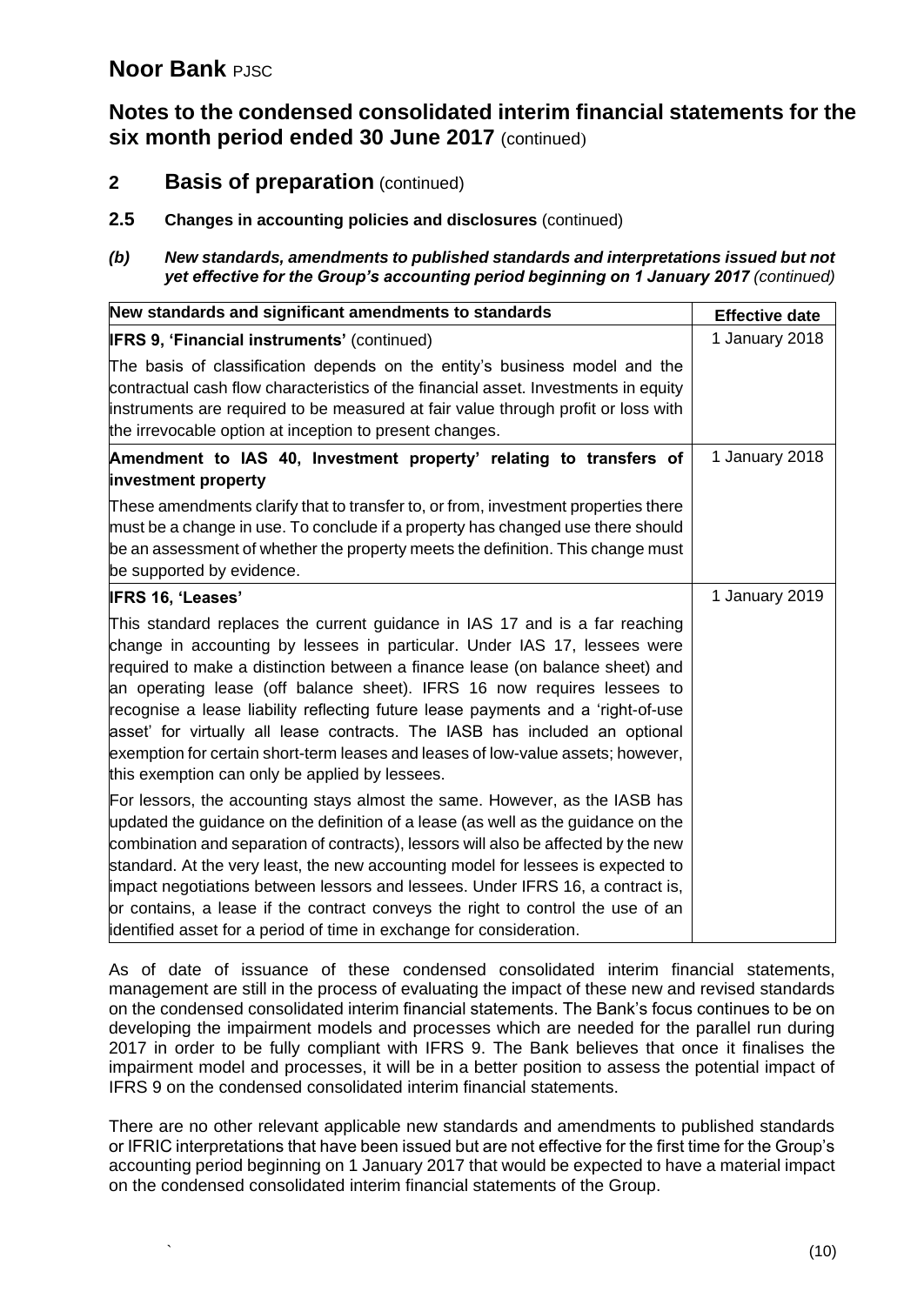#### **Notes to the condensed consolidated interim financial statements for the six month period ended 30 June 2017** (continued)

#### **3 Significant accounting policies**

The accounting policies applied in these condensed consolidated interim financial statements are consistent with those applied in the Group's audited consolidated financial statements for the year ended 31 December 2016 and corresponding interim reporting period. The condensed consolidated interim financial statements should therefore be read in conjunction with the audited consolidated financial statements for the year ended 31 December 2016.

#### **4 Cash and balances with the UAE Central Bank**

|                                           | 30 June<br>2017<br>(Unaudited)<br>AED'000 | 31 December<br>2016<br>(Audited)<br>AED'000 |
|-------------------------------------------|-------------------------------------------|---------------------------------------------|
| Cash in hand                              | 147,069                                   | 155,075                                     |
| <b>Balances with the UAE Central Bank</b> |                                           |                                             |
| - Current account                         | 1,017,080                                 | 481,475                                     |
| - Statutory deposits                      | 2,948,841                                 | 2,740,388                                   |
|                                           | 4,112,990                                 | 3,376,938                                   |
|                                           |                                           |                                             |

The statutory deposits with the UAE Central Bank are not generally available to finance the day to day operations of the Bank. Cash in hand, current account balances and statutory deposit with the UAE Central Bank are non-profit bearing.

Cash and cash equivalents include the following for the purposes of the condensed consolidated interim statement of cash flows:

|                                                                   | 30 June             | 30 June             |
|-------------------------------------------------------------------|---------------------|---------------------|
|                                                                   | 2017<br>(Unaudited) | 2016<br>(Unaudited) |
|                                                                   |                     |                     |
|                                                                   | AED'000             | AED'000             |
| Cash and balances with the UAE Central Bank                       | 4,112,990           | 3,554,554           |
| Due from banks (Note 5)                                           | 3,682,568           | 5,951,730           |
| Due to banks (Note 10)                                            | (1,782,228)         | (1,472,250)         |
|                                                                   | 6,013,330           | 8,034,034           |
| Less: Statutory deposits with the UAE Central Bank                | (2,948,841)         | (2,582,442)         |
| Less: Balances having original maturity of more than<br>3 months: |                     |                     |
| - Certificate of deposits                                         |                     | (300,000)           |
| - Net due from banks                                              | (1,220,391)         | (2,606,595)         |
| Cash and cash equivalents                                         | 1,844,098           | 2,544,997           |
| 5<br>Due from banks                                               |                     |                     |
|                                                                   | 30 June             | 31 December         |
|                                                                   | 2017                | 2016                |
|                                                                   | (Unaudited)         | (Audited)           |
|                                                                   | AED'000             | AED'000             |
| Current account with banks                                        | 336,737             | 866,522             |
| <b>Export bills</b>                                               | 1,381,408           | 1,076,026           |
| Deposits with banks                                               | 1,964,423           | 3,583,280           |
|                                                                   | 3,682,568           | 5,525,828           |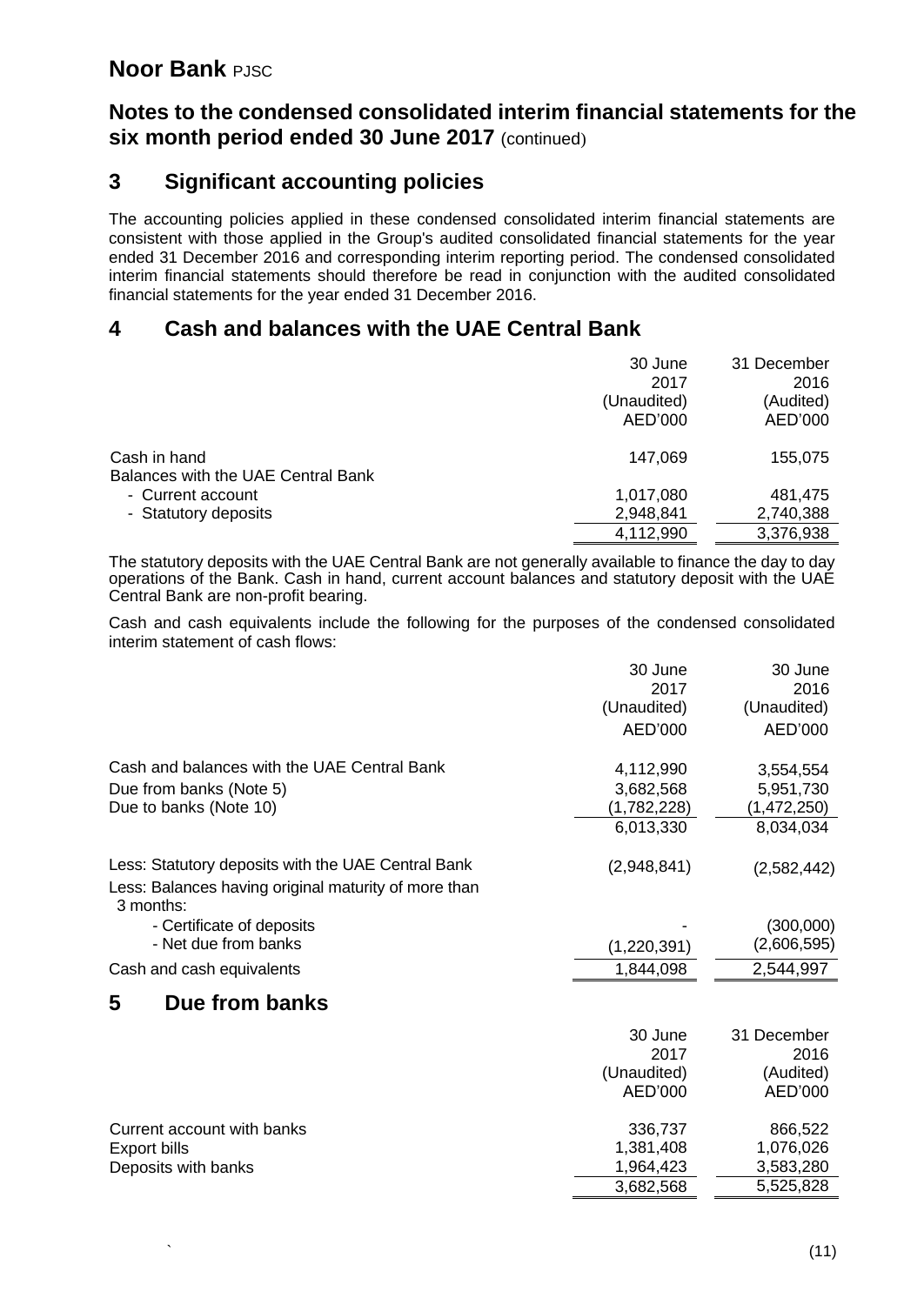#### **Notes to the condensed consolidated interim financial statements for the six month period ended 30 June 2017** (continued)

#### **6 Investment in Islamic financing instruments**

|                                                   | 30 June     | 31 December |
|---------------------------------------------------|-------------|-------------|
|                                                   | 2017        | 2016        |
|                                                   | (Unaudited) | (Audited)   |
|                                                   | AED'000     | AED'000     |
| Mudarabah                                         | 64,271      | 64.271      |
| ljarah                                            | 7,871,590   | 7,004,957   |
| Murabahah                                         | 21,849,012  | 20,596,552  |
| Gross investment in Islamic financing instruments | 29,784,873  | 27,665,780  |
| Less: allowance for impairment                    | (1,982,145) | (1,747,392) |
| Net investment in Islamic financing instruments   | 27,802,728  | 25,918,388  |
| Movement in allowance for impairment:             |             |             |
|                                                   |             |             |

|                                    | 30 June     | 31 December |
|------------------------------------|-------------|-------------|
|                                    | 2017        | 2016        |
|                                    | (Unaudited) | (Audited)   |
|                                    | AED'000     | AED'000     |
| At beginning of the period/year    | 1,747,392   | 1,302,145   |
| Charge for the period/year, net    | 463,330     | 645,032     |
|                                    | 2,210,722   | 1,947,177   |
| Written off during the period/year | (228,577)   | (199,785)   |
| At end of the period/year          | 1,982,145   | 1,747,392   |

#### **7 Investments in Islamic sukuk**

|                                                            | 30 June<br>2017<br>(Unaudited)<br>AED'000    | 31 December<br>2016<br>(Audited)<br>AED'000  |
|------------------------------------------------------------|----------------------------------------------|----------------------------------------------|
| Held-for-trading<br>Available-for-sale<br>Held-to-maturity | 612,560<br>1,240,641<br>775,081<br>2,628,282 | 828,768<br>2,402,787<br>825,126<br>4,056,681 |

At 30 June 2017, the fair value of the held to maturity Islamic sukuk portfolio was AED 796 million (31 December 2016: AED 854 million).

For the six month period ended 30 June 2017, the Group recognised a net fair value gain on availablefor-sale investments in Islamic sukuk of AED 29.7 million (30 June 2016: AED 11.5 million) in other comprehensive income under "fair value reserve on available-for-sale Islamic sukuk".

At 31 December 2016, Islamic sukuk with a market value of AED 627 million had been pledged as collateral against an investment deposit from a financial institution (Note 10).

At 30 June 2017, the Group held Islamic sukuks with a market value of AED 2.2 billion (31 December 2016: AED 2.0 billion) in a fiduciary capacity on behalf of customers' without recourse to itself. Accordingly, these Islamic sukuk are not included in the Group's condensed consolidated interim financial statements.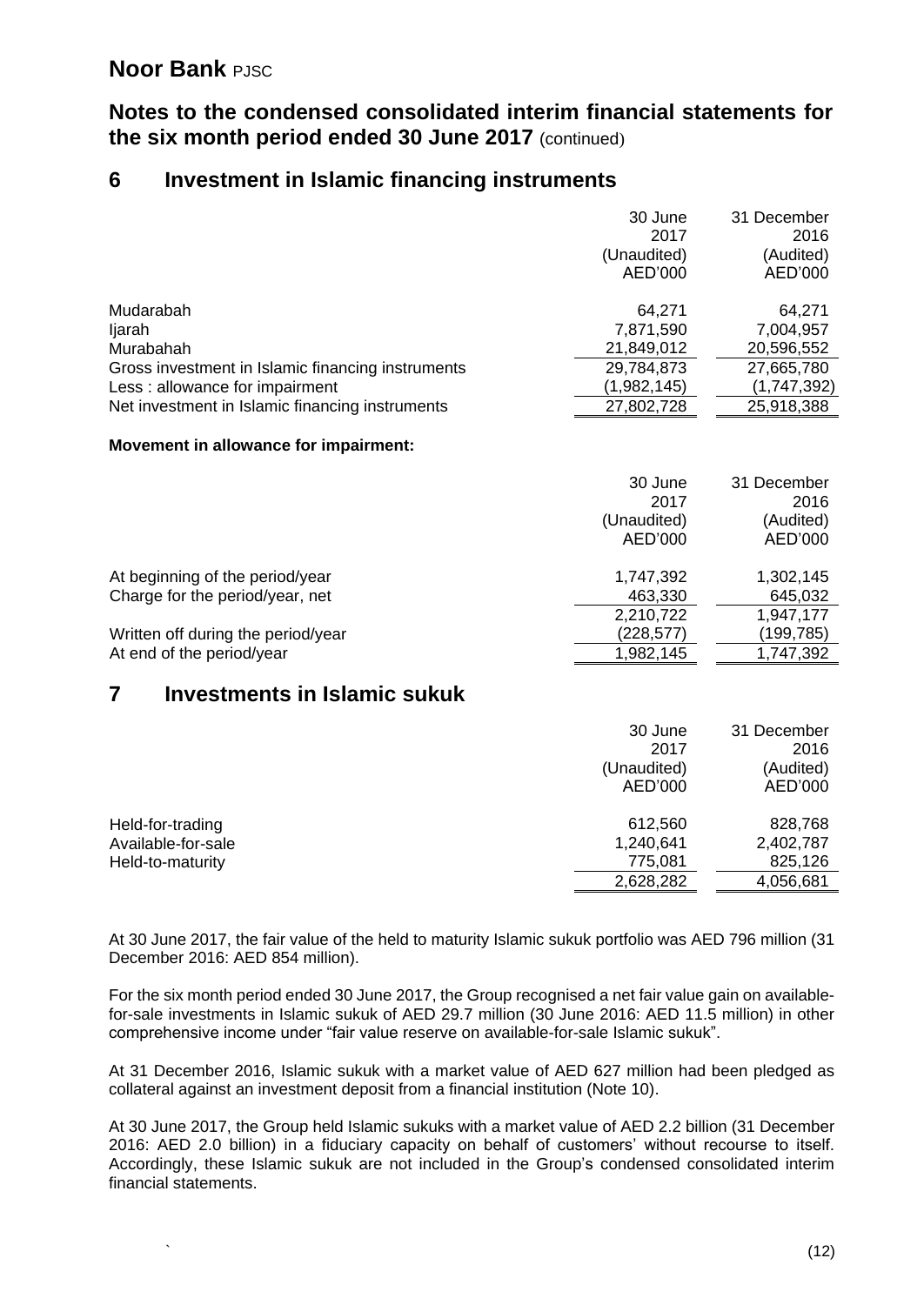#### **Notes to the condensed consolidated interim financial statements for the six month period ended 30 June 2017** (continued)

#### **8 Investment properties**

|                                  | 30 June     | 31 December |
|----------------------------------|-------------|-------------|
|                                  | 2017        | 2016        |
|                                  | (Unaudited) | (Audited)   |
|                                  | AED'000     | AED'000     |
| At beginning of the period/year  | 1,186,117   | 1,231,715   |
| Additions during the period/year | 1,336       | 44,865      |
| Disposals during the period/year | (5,930)     | (90,463)    |
| At end of the period/year        | 1,181,523   | 1,186,117   |
|                                  |             |             |

The carrying value of investment properties represents their fair value as determined by an independent valuation expert as of 31 December 2016 in accordance with relevant appraisal and valuation standards issued by the Royal Institute of Chartered Surveyors ("RICS"). The basis for determination of fair value are the amounts for which the properties could be exchanged between willing parties in an arm's length transaction, based on current prices in an active market for similar properties in the same location and condition and subject to similar leases. During the years ended 31 December 2016 and 31 December 2015, no revaluation gain/loss was recognised on investment properties as the amount was not significant. The Directors are satisfied that there has been no material change in fair values between 31 December 2016 and 30 June 2017. The Group will obtain independent valuations at 31 December 2017 and any significant resultant gain/loss on investment properties will be reflected in the annual consolidated financial statements for the year ending 31 December 2017.

## **9 Property and equipment**

The fair value of the Group's buildings was determined by an independent valuation expert as of 31 December 2016 in accordance with relevant appraisal and valuation standards issued by the Royal Institute of Chartered Surveyors ("RICS"). However, no revaluation gain/loss was recognised on buildings during the year ended 31 December 2016 as the amount was not significant. The Group will obtain independent valuations at 31 December 2017 and any significant resultant revaluation gain/loss on buildings will be reflected in the annual consolidated financial statements for the year ending 31 December 2017.

#### **10 Due to banks**

|                     | 30 June     | 31 December |
|---------------------|-------------|-------------|
|                     | 2017        | 2016        |
|                     | (Unaudited) | (Audited)   |
|                     | AED'000     | AED'000     |
| Investment deposits | 1,739,385   | 1,941,421   |
| Current accounts    | 42,843      | 612,309     |
|                     | 1,782,228   | 2,553,730   |

At 31 December 2016, Islamic sukuk with a market value of AED 627 million had been pledged as collateral against an investment deposit of AED 588 million obtained from a financial institution (Note 7).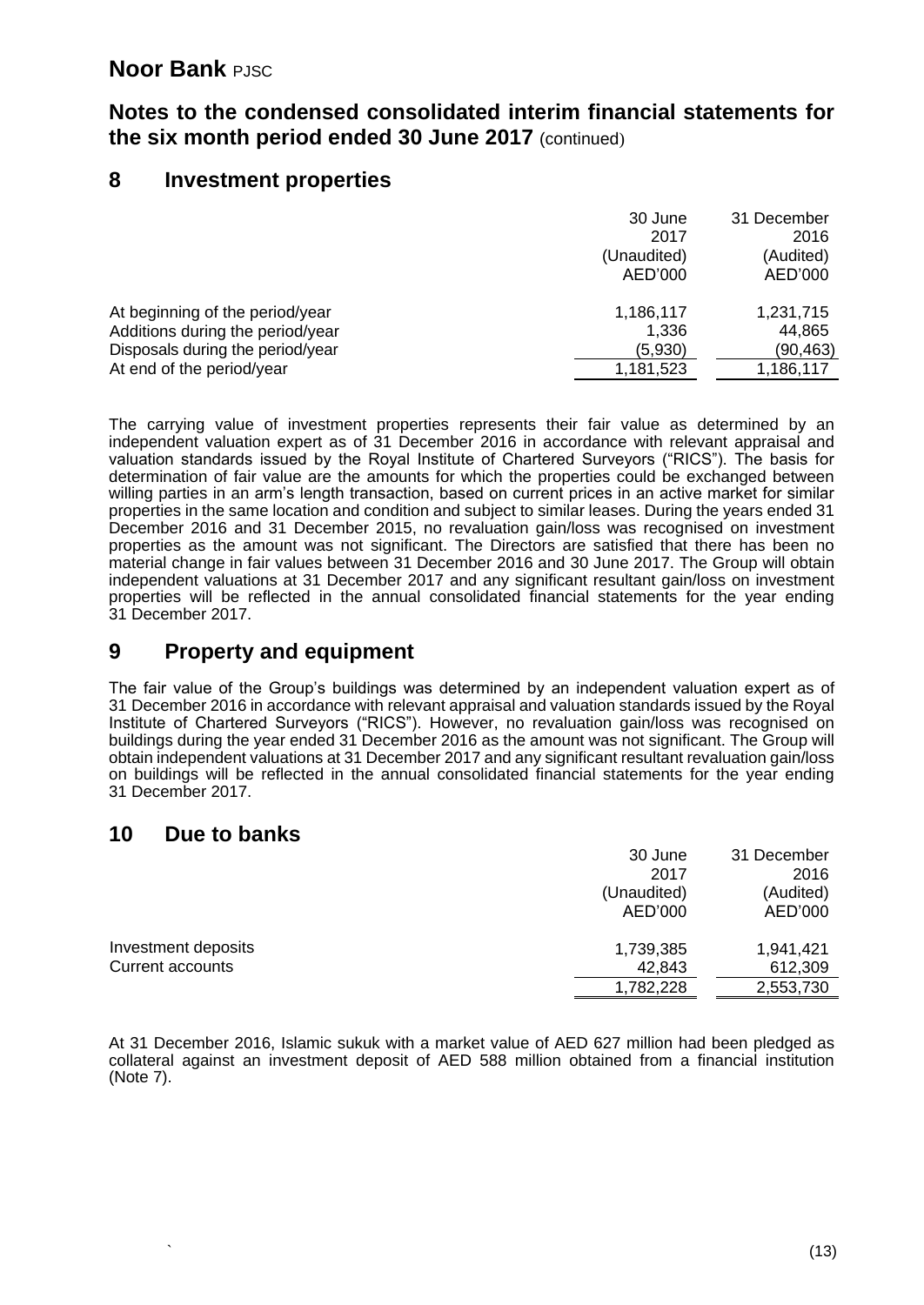#### **Notes to the condensed consolidated interim financial statements for the six month period ended 30 June 2017** (continued)

#### **11 Customer deposits**

|                                | 30 June     | 31 December |
|--------------------------------|-------------|-------------|
|                                | 2017        | 2016        |
|                                | (Unaudited) | (Audited)   |
|                                | AED'000     | AED'000     |
| Wakalah - term                 | 9,399,454   | 9,916,616   |
| Mudarabah - savings            | 9,305,393   | 9,170,151   |
| Qard-E-Hasan (demand accounts) | 10,273,889  | 9,980,945   |
| Mudarabah - term               | 347,902     | 492.447     |
| Margin accounts                | 316,838     | 274,002     |
|                                | 29,643,476  | 29,834,161  |
|                                |             |             |

## **12 Sukuk financing instruments**

In April 2015, the Bank through its Shari'a compliant financing arrangement, established a Trust Certificate Issuance Programme for USD 3 billion ("the Programme"). As a part of the Programme, the first series of the trust certificates amounting to USD 500 million (AED 1,836.5 million) were issued and listed on NASDAQ Dubai on 29 April 2015.

The terms of the Programme include notional allocation of certain identified assets ("the Co-owned Assets") to Noor Sukuk Company Limited, Cayman Islands ("the Issuer or SPE"), a special purpose entity formed for the issuance of the sukuk. In substance, these co-owned assets shall cntinue to remain under the control of the Bank and shall continue to be serviced by the Bank.

These sukuk will mature in five years and are expected to pay profit to the sukuk holders semi-annually based on 5 year mid-swap rate + 1.3% at the time of issuance.

#### **13 Share capital**

|                                                                | 30 June     | 31 December |
|----------------------------------------------------------------|-------------|-------------|
|                                                                | 2017        | 2016        |
|                                                                | (Unaudited) | (Audited)   |
|                                                                | AED'000     | AED'000     |
| Authorised, issued and fully paid up share capital:            |             |             |
| 3,357.9 million shares (2016: 3,357.9 million shares) of AED 1 |             |             |
| each                                                           | 3,357,895   | 3,357,895   |

During the year ended 31 December 2016, the proposed dividend for the year ended 31 December 2015 was distributed to the shareholders upon their approval in the Annual General Meeting.

#### **14 Tier 1 sukuk**

In May 2016, the Bank issued a Shari'a compliant Tier 1 sukuk through an SPE, Noor Tier 1 sukuk Limited, ("the issuer") amounting to USD 500 million (AED 1,836.5 million) at a par value of USD 1,000 (AED 3,673) per sukuk.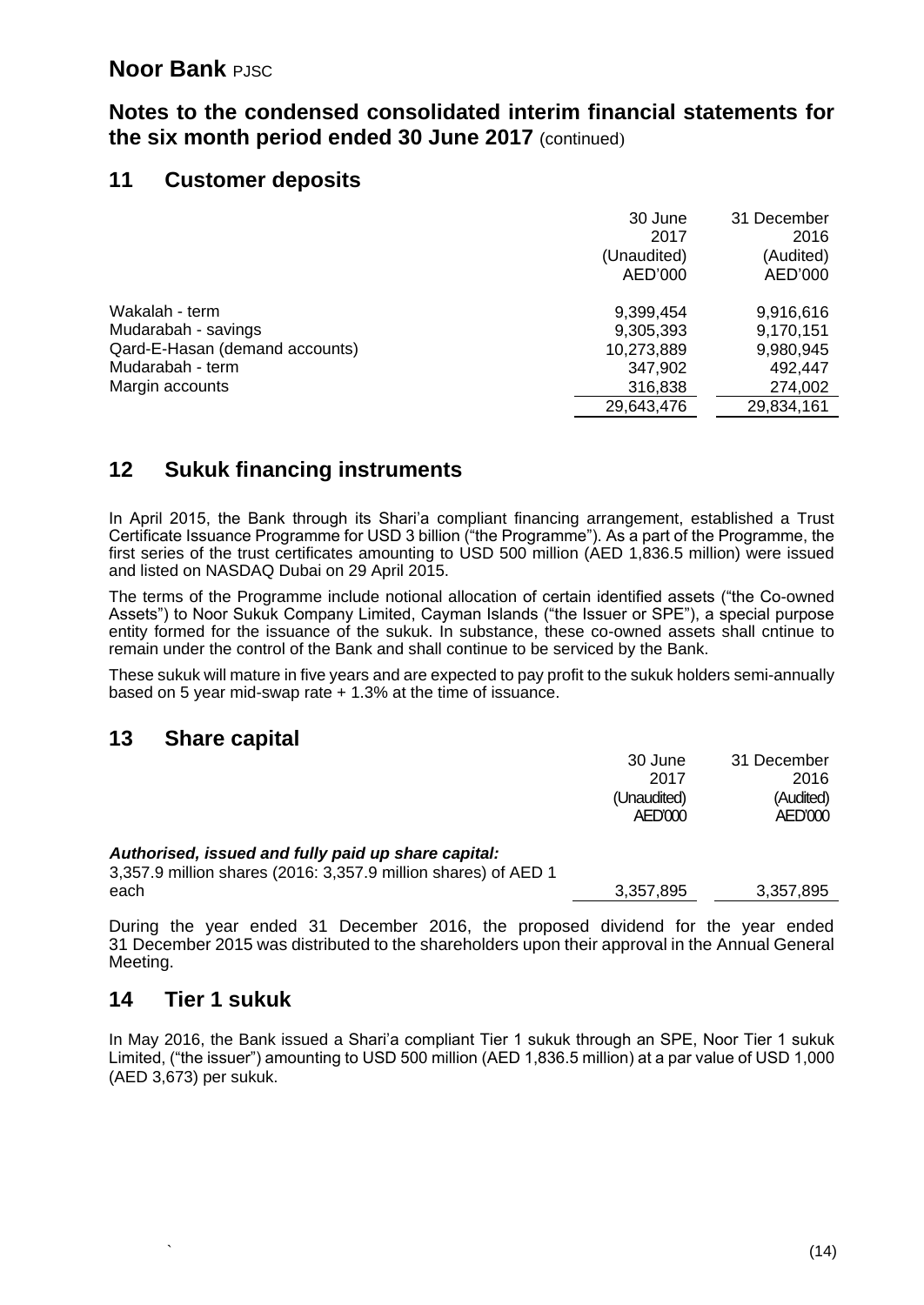#### **Notes to the condensed consolidated interim financial statements for the six month period ended 30 June 2017** (continued)

#### 14 **Tier 1 sukuk** (continued)

Tier 1 sukuk is a perpetual security in respect of which there is no fixed redemption date and constitutes direct, unsecured, subordinated obligations (senior only to share capital) of the Bank subject to the terms and conditions of the Mudaraba Agreement. These sukuk are expected to pay profit semi-annually based on 5 year mid-swap rate + 4.91% at the time of issuance on 1st June and 1st December of each year ("the profit payment date") commencing from 1st December 2016. The expected profit rate will be reset to a new fixed rate on the basis of the then prevailing 5 year midswap rate + 4.91% on 1 June 2021 ("the first reset date") and every 5 years thereafter. These sukuk are listed on NASDAQ Dubai and callable by the Bank on 1st June 2021 ("the first call date") or any profit payment date thereafter subject to certain redemption conditions. As at 31 December 2016, the related parties held Tier 1 sukuk amounting to USD 20.7 million (AED 76.2 million) (Note 20).

The net proceeds of Tier 1 are invested by way of Mudaraba with the Bank (as Mudareb) on an unrestricted co-mingling basis, by the Bank in its general business activities carried out through the Mudaraba pool.

At the issuer's sole discretion, it may elect not to make any Mudaraba profit distributions expected and the event is not considered an event of default. In such event, the Mudaraba profit will not be accumulated but forfeited to the issuer. If the issuer makes a non-payment election or a non-payment event occurs, then the Bank will not (a) declare or pay any distribution or dividend or make any other payment on, and will procure that no distribution or dividend or other payment is made on ordinary shares issued by the Bank, or (b) directly or indirectly redeem, purchase, cancel, reduce or otherwise acquire ordinary shares issued by the Bank.

#### **15 Statutory reserve**

The UAE Federal Law No. 8 of 1984 (as amended), and the UAE Federal Law No. (2) of 2015 and the Articles of the Bank, require that 10% of the net profit for the year should be transferred to a statutory reserve until such time as the balance in the reserve equals 50% of the issued share capital. Accordingly, an amount equal to 10% of the net profit for the year will be transferred to the statutory reserve at 31 December 2017 based on the results of the Bank for the year then ending. This reserve is not available for distribution.

#### **16 Income from Islamic financing and sukuk**

|                                |             | Six month period ended<br>30 June |  |
|--------------------------------|-------------|-----------------------------------|--|
|                                | 2017        | 2016                              |  |
|                                | (Unaudited) | (Unaudited)                       |  |
|                                | AED'000     | AED'000                           |  |
| Income from Islamic financing: |             |                                   |  |
| Wakalah                        | 22,961      | 17,654                            |  |
| ljarah                         | 123,104     | 94,716                            |  |
| Murabahah                      | 533,754     | 455,512                           |  |
|                                | 679,819     | 567,882                           |  |
| Profit on Islamic sukuk        | 71,805      | 55,147                            |  |
|                                | 751,624     | 623,029                           |  |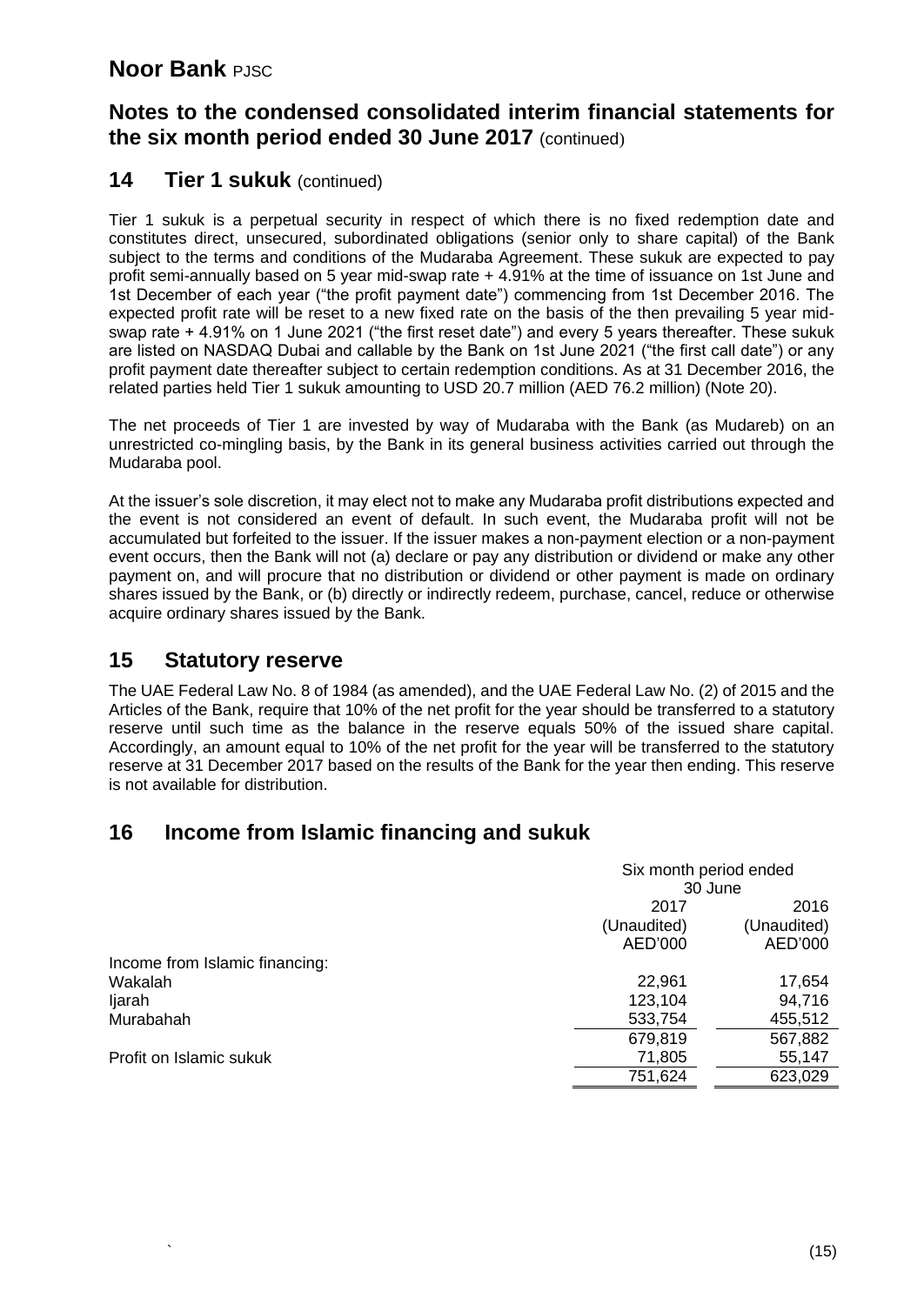**Notes to the condensed consolidated interim financial statements for the six month period ended 30 June 2017** (continued)

## **17 Depositors' and sukuk holders' share of profit**

|                                       | Six month period ended |             |
|---------------------------------------|------------------------|-------------|
|                                       | 30 June                |             |
|                                       | 2017                   | 2016        |
|                                       | (Unaudited)            | (Unaudited) |
|                                       | AED'000                | AED'000     |
| Wakalah - term                        | 122,513                | 124,320     |
| Mudarabah - savings                   | 10,766                 | 9,794       |
| Mudarabah - term                      | 4,060                  | 2,546       |
| Sukuk holders' profit on Sukuk issued | 26,823                 | 25,600      |
|                                       | 164,162                | 162,260     |

# **18 Fee and other income, net of charges**

|                                                  | Six month period ended |             |  |
|--------------------------------------------------|------------------------|-------------|--|
|                                                  | 30 June                |             |  |
|                                                  | 2017                   |             |  |
|                                                  | (Unaudited)            | (Unaudited) |  |
|                                                  | AED'000                | AED'000     |  |
| Transactional and deposit related fees           | 97,617                 | 76,936      |  |
| Net foreign exchange income                      | 120,716<br>95,698      |             |  |
| Facility syndication and processing fees         | 82,090<br>85,620       |             |  |
| Trade services related fees                      | 46,276<br>39,458       |             |  |
| Fair value gain on Islamic derivatives           | 16,533                 |             |  |
| Fees from credit cards                           | 13,548<br>9,391        |             |  |
| Other income                                     | 3,518                  | 2,403       |  |
| (Loss)/gain on disposal of investment properties | (641)                  | 2,183       |  |
|                                                  | 379,657                | 311,689     |  |

# **19 Gain on investments in Islamic sukuk**

|                                     |             | Six month period ended |  |
|-------------------------------------|-------------|------------------------|--|
|                                     |             | 30 June                |  |
|                                     | 2017        | 2016                   |  |
|                                     | (Unaudited) | (Unaudited)            |  |
|                                     | AED'000     | AED'000                |  |
| Held for trading                    | 21,953      | 9,529                  |  |
| Available for sale - realised gain  | 24,898      | 18,667                 |  |
| Held-to-maturity - gain on disposal | 3,421       |                        |  |
|                                     | 50,272      | 28,196                 |  |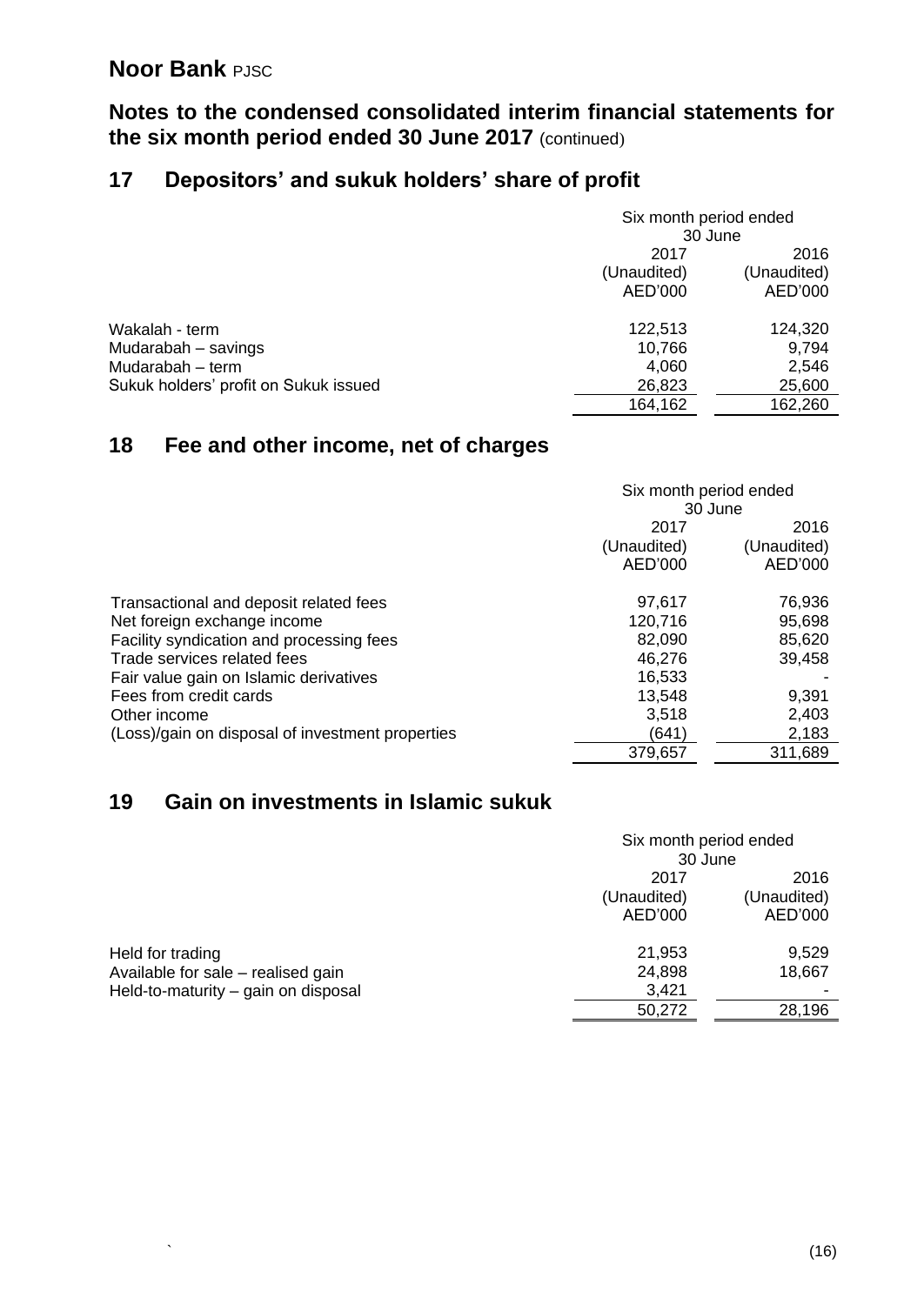#### **Notes to the condensed consolidated interim financial statements for the six month period ended 30 June 2017** (continued)

#### **20 Related party balances and transactions**

The Group, in the normal course of business, enters into transactions with individuals and other business enterprises that fall within the definition of a related party as defined in IAS 24, 'Related party Disclosures' at commercial terms and profit rates. Other related parties include shareholders of the Bank and other entities controlled by the Board members of the Bank. Balances and transactions with related parties are as follows:

|                                             |         | <b>Directors</b><br>and key | <b>Associate</b><br>and other |           |
|---------------------------------------------|---------|-----------------------------|-------------------------------|-----------|
|                                             | The     | management                  | related                       |           |
| As at 30 June 2017                          | parent  | personnel                   | parties                       | Total     |
|                                             | AED'000 | AED'000                     | AED'000                       | AED'000   |
| <b>Related party balances:</b>              |         |                             |                               |           |
| Investment in Islamic financing instruments | 200,000 | 6,893                       | 1,229,261                     | 1,436,154 |
| Customer deposits                           | 291,371 | 172,547                     | 206,236                       | 670,154   |
| Accrued income from Islamic financing       |         |                             |                               |           |
| instruments                                 | 1,898   |                             | 10,831                        | 12,729    |
| Accrued depositors' share of profit         |         | 1,127                       | 2,329                         | 3,456     |
| Due from related parties and investments    | 3,401   |                             | 84,998                        | 88,399    |
| Due to related parties                      | -       |                             | 11,849                        | 11,849    |
| Contingent liabilities                      |         | 3,086                       | 10,101                        | 13,187    |
|                                             |         |                             |                               |           |

|                                    |               | <b>Directors</b><br>and key | <b>Associate</b><br>and other |         |
|------------------------------------|---------------|-----------------------------|-------------------------------|---------|
| Period ended 30 June 2017          | The<br>parent | management<br>personnel     | related<br>parties            | Total   |
|                                    | AED'000       | AED'000                     | AED'000                       | AED'000 |
| <b>Related party transactions:</b> |               |                             |                               |         |
| Income from Islamic financing      | 2,902         |                             | 22,408                        | 25,310  |
| Depositors' share of profit        |               | 1,612                       | 1,364                         | 2,976   |
| Staff costs recharged to the Bank  | ۰.            |                             | 68,751                        | 68,751  |
| Expenses recharged by the Bank     |               |                             | 5,272                         | 5,272   |
| Remuneration                       |               | 10,200                      |                               | 10,200  |
| Fee and other income               | 3,768         | 18                          | 32,735                        | 36,521  |

| Total   |
|---------|
| AED'000 |
|         |
| 643,514 |
| 495,052 |
|         |
| 2,496   |
| 4,866   |
| 70,177  |
| 9,037   |
| 76,236  |
| 12,923  |
|         |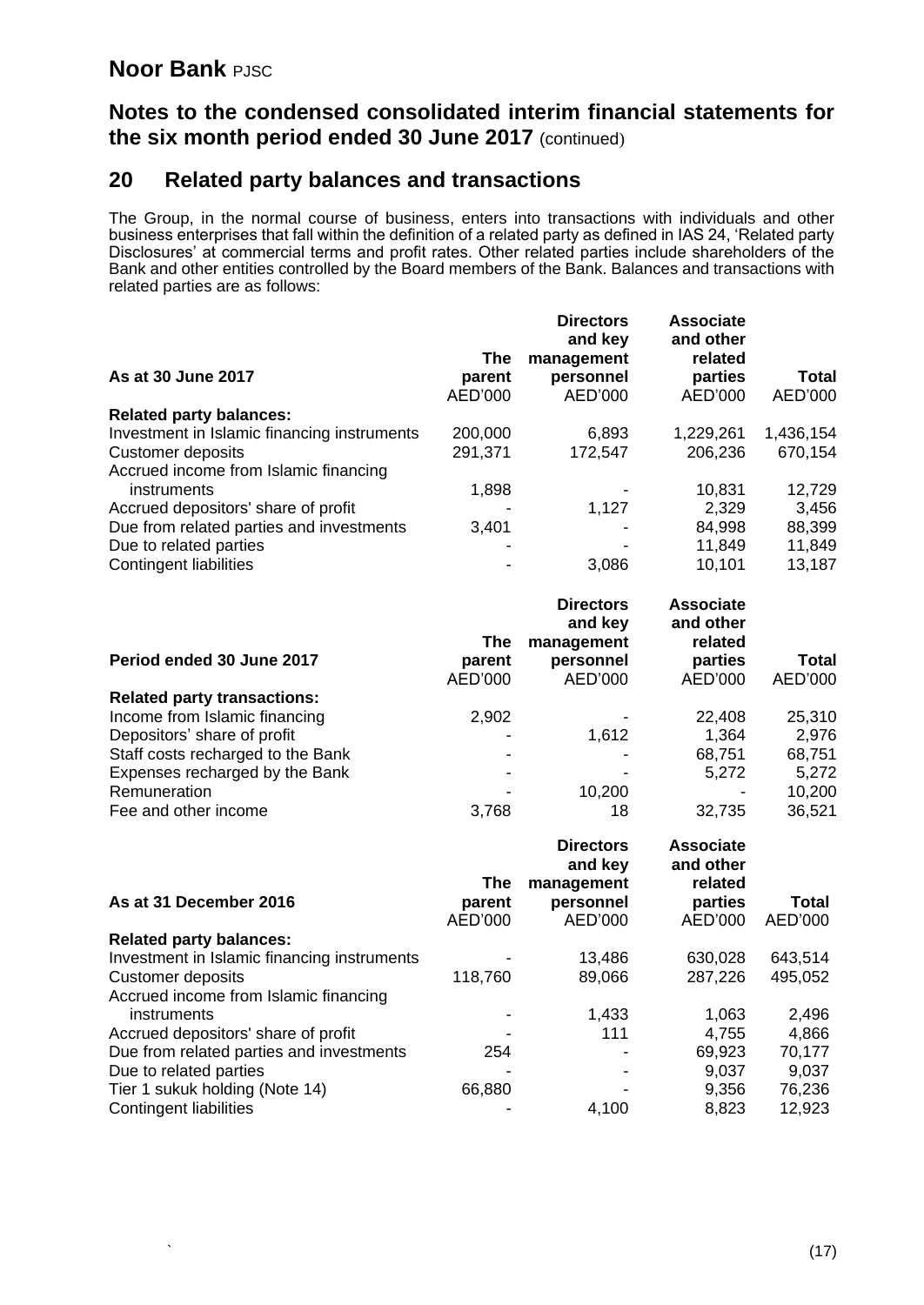**Notes to the condensed consolidated interim financial statements for the six month period ended 30 June 2017** (continued)

#### **20 Related party balances and transactions** (continued)

|                                    | The                      | <b>Directors</b><br>and key<br>management | <b>Associate</b><br>and other<br>related |              |
|------------------------------------|--------------------------|-------------------------------------------|------------------------------------------|--------------|
| Period ended 30 June 2016          | parent                   | personnel                                 | parties                                  | <b>Total</b> |
|                                    | AED'000                  | AED'000                                   | AED'000                                  | AED'000      |
| <b>Related party transactions:</b> |                          |                                           |                                          |              |
| Income from Islamic financing      | $\blacksquare$           | 97                                        | 10,602                                   | 10,699       |
| Depositors' share of profit        | $\overline{\phantom{0}}$ | $\overline{\phantom{0}}$                  | 1,518                                    | 1,518        |
| Staff costs recharged to the Bank  | $\overline{\phantom{0}}$ | -                                         | 61,415                                   | 61,415       |
| Remuneration                       | $\overline{\phantom{0}}$ | 33,934                                    |                                          | 33,934       |
| Fee and other income               | -                        |                                           | 31,565                                   | 31,565       |

#### **21 Contingencies and commitments**

*<sup>(</sup>a) Contingent liabilities*

|                                          | 30 June<br>2017<br>(Unaudited)<br>AED'000 | 31 December<br>2016<br>(Audited)<br>AED'000 |
|------------------------------------------|-------------------------------------------|---------------------------------------------|
| Letters of credit                        | 303,520                                   | 263,927                                     |
| Guarantees                               | 2,368,101                                 | 2,520,668                                   |
| Undrawn credit commitments - Revocable   | 2,604,886                                 | 5,757,186                                   |
| Undrawn credit commitments - Irrevocable | 2,512,136                                 | 2,859,819                                   |
|                                          | 7,788,643                                 | 11,401,600                                  |

Guarantees and standby letters of credit, which represent irrevocable assurances that the Group will make payments in the event that a customer cannot meet his obligations to third parties, carry the same credit risk as financings. Documentary and commercial letters of credit, which are written undertakings by the Group on behalf of a customer authorising a third party to draw drafts on the Group up to a stipulated amount under specific terms and conditions, are collateralised by the underlying shipments of goods to which they relate and therefore have significantly less risk. Cash requirements under guarantees and standby letters of credit are considerably less than the amount of the commitment because the Group does not generally expect the third party to draw funds under the agreement.

Undrawn credit commitments represent unused portions of authorisations to extend credit in the form of financing, guarantees or letters of credit. With respect to credit risk on commitments to extend credit, the Group is potentially exposed to loss for an amount equal to the total unused commitments. However, the likely amount of loss, though not easy to quantify, is considerably less than the total unused commitments since most commitments to extend credit are contingent upon customers' maintaining specific credit standards. While there is some credit risk associated with the remainder of commitments, the risk is viewed as modest, since it results from the possibility of unused portions of finance authorisations being drawn by the customer and, second, from these drawings subsequently not being paid as due. The Group monitors the term to maturity of the credit commitments because longer term commitments generally have a greater degree of credit risk than the shorter term commitments. The total outstanding contractual amount of the commitments to extend credit does not necessarily represent future cash requirements, since many of these commitments will expire or terminate without being funded.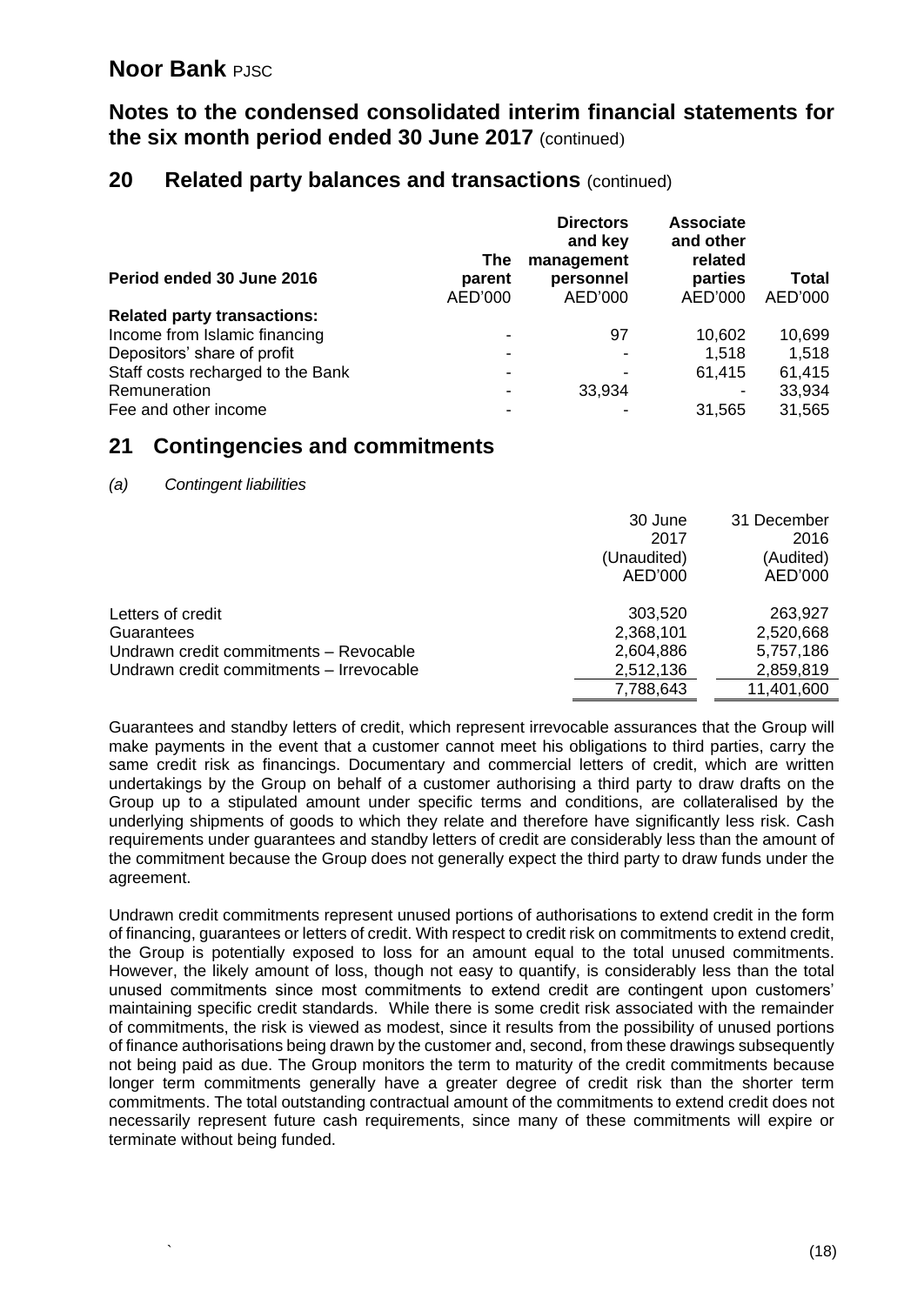#### **Notes to the condensed consolidated interim financial statements for the six month period ended 30 June 2017** (continued)

#### **21 Contingencies and commitments (continued)**

#### *(b) Capital commitments*

At 30 June 2017, the Group has capital commitments of AED 5.1 million (31 December 2016: AED 3.9 million) mainly relating to purchase of furniture, fixtures, computer equipment and development/upgrading of software.

#### **22 Fair value hierarchy**

IFRS 13 specifies a hierarchy of valuation techniques based on whether the inputs to those valuation techniques are observable or unobservable. Observable inputs reflect market data obtained from independent sources; unobservable inputs reflect the Group's market assumptions. These two types of inputs have created the following fair value hierarchy:

- Level 1 Quoted prices (unadjusted) in an active market for identical financial instruments.
- Level 2 Valuation techniques based on observable inputs, either directly (i.e. as prices) or indirectly (i.e. derived from prices). This category includes instruments valued using: quoted market prices in active markets for similar instruments; quoted prices for identical or similar instruments in markets that are considered less than active; or other valuation techniques where all significant inputs are directly or indirectly observable from market data.
- Level 3 Valuation techniques using significant unobservable inputs. This category includes all instruments where the valuation technique includes inputs not based on observable data and the unobservable inputs have a significant effect on the instrument's valuation. This category includes instruments that are valued based on quoted prices for similar instruments where significant unobservable adjustments or assumptions are required to reflect differences between the instruments.

Fair values of financial assets and financial liabilities that are traded in active markets are based on quoted market prices or dealer price quotations. For all other financial instruments the Group determines fair values using valuation techniques.

The financial instruments and non-financial assets measured at fair value as per the hierarchy are disclosed in the table below:

|                                            | Level 1   | Level 2  | Level 3  |
|--------------------------------------------|-----------|----------|----------|
|                                            | AED '000  | AED '000 | AED '000 |
| As at 30 June 2017                         |           |          |          |
| Financial assets at fair value             |           |          |          |
| Investments in Islamic sukuk               |           |          |          |
| - Classified as available-for-sale         | 1,240,641 |          |          |
| - Classified as held for trading           | 612,560   |          |          |
| Promise to buy or sell currency            |           | 24,744   |          |
|                                            | 1,853,201 | 24,744   |          |
| <b>Financial liabilities at fair value</b> |           |          |          |
| Promise to buy or sell currency            |           | 4,812    |          |
| As at 31 December 2016                     |           |          |          |
| <b>Financial assets at fair value</b>      |           |          |          |
| Investments in Islamic sukuk               |           |          |          |
| - Classified as available-for-sale         | 2,402,787 |          |          |
| - Classified as held for trading           | 828,768   |          |          |
| Promise to buy or sell currency            |           | 16,225   |          |
|                                            | 3,231,555 | 16,225   |          |
| Financial liabilities at fair value        |           |          |          |
| Promise to buy or sell currency            |           | 54,714   |          |
|                                            |           |          |          |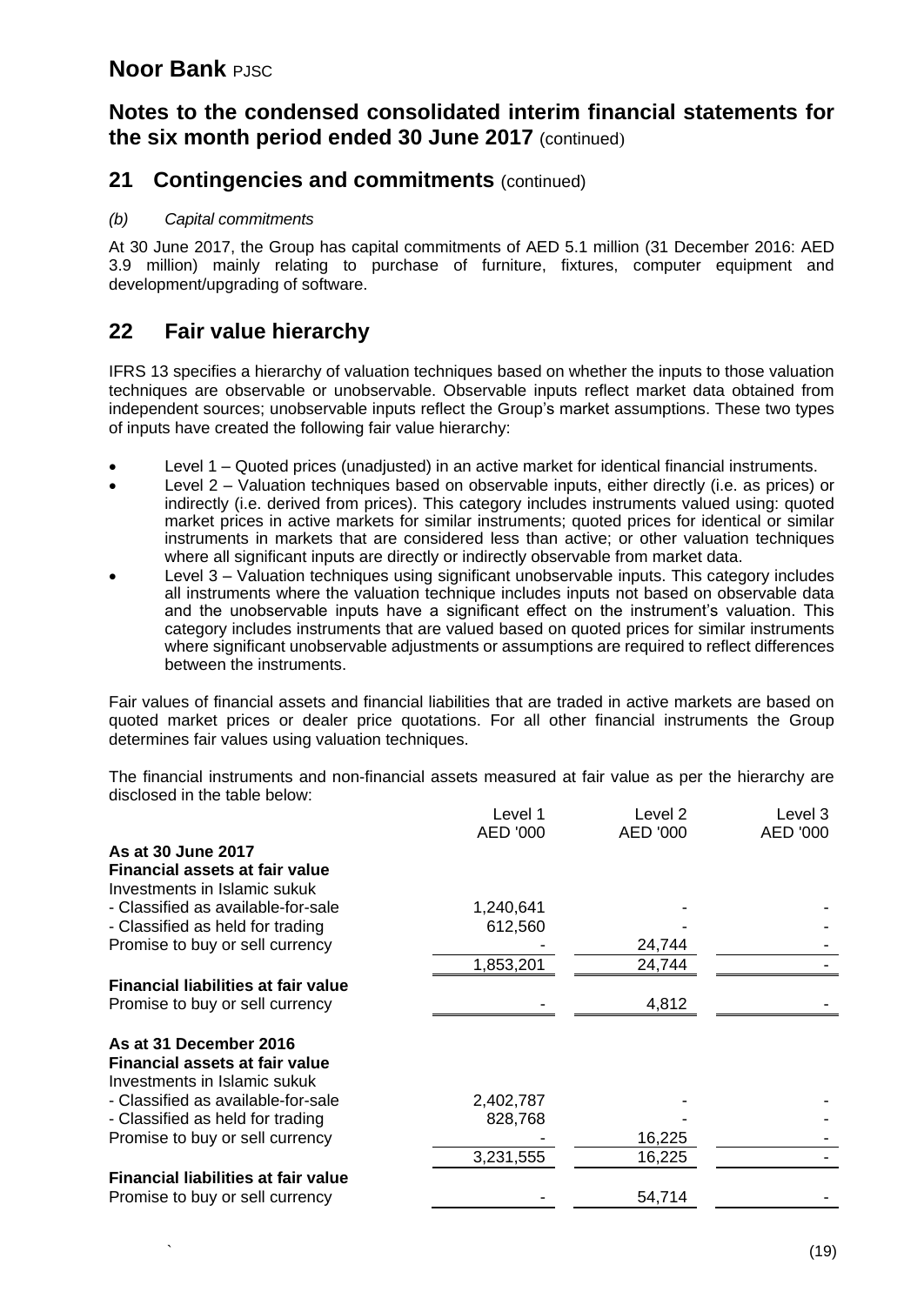#### **Notes to the condensed consolidated interim financial statements for the six month period ended 30 June 2017** (continued)

#### **22 Fair value hierarchy** (continued)

At 30 June 2017 and 31 December 2016, the carrying value of the Group's financial assets and liabilities measured at amortised cost approximate their fair values.

The different levels for fair values of non-financial assets have been defined as follows:

- Quoted prices (unadjusted) in active markets for identical assets or liabilities (Level 1).
- Inputs other than quoted prices included within Level 1 that are observable for the asset or liability, either directly (that is, as prices) or indirectly (that is, derived from prices). For investment properties and buildings, the fair values have been derived using the sales comparison approach. Sales prices of comparable properties in close proximity are adjusted for differences in key attributes such as property size. The most significant input into this valuation approach is price per square foot. (Level 2).
- Inputs for the asset or liability that are not based on observable market data (that is, unobservable inputs) (Level 3).

|                                                              | Level 1<br>AED'000 | Level 2<br>AED'000 | Level 3<br>AED'000 |
|--------------------------------------------------------------|--------------------|--------------------|--------------------|
| As at 30 June 2017<br>Non-financial assets at fair value     |                    |                    |                    |
| Investment properties                                        |                    | 1,181,523          |                    |
| <b>Buildings</b>                                             |                    | 129,104            |                    |
|                                                              |                    | 1,310,627          |                    |
| As at 31 December 2016<br>Non-financial assets at fair value |                    |                    |                    |
| Investment properties                                        |                    | 1,186,117          |                    |
| <b>Buildings</b>                                             |                    | 133,271            |                    |
|                                                              |                    | 1,319,388          |                    |

At 30 June 2017 and 31 December 2016, the carrying value of the Group's other assets and liabilities measured at amortised cost, approximate their fair values. There have been no transfers of financial assets and non-financial assets between Level 1 and Level 2 during the six month period ended 30 June 2017 and year ended 31 December 2016.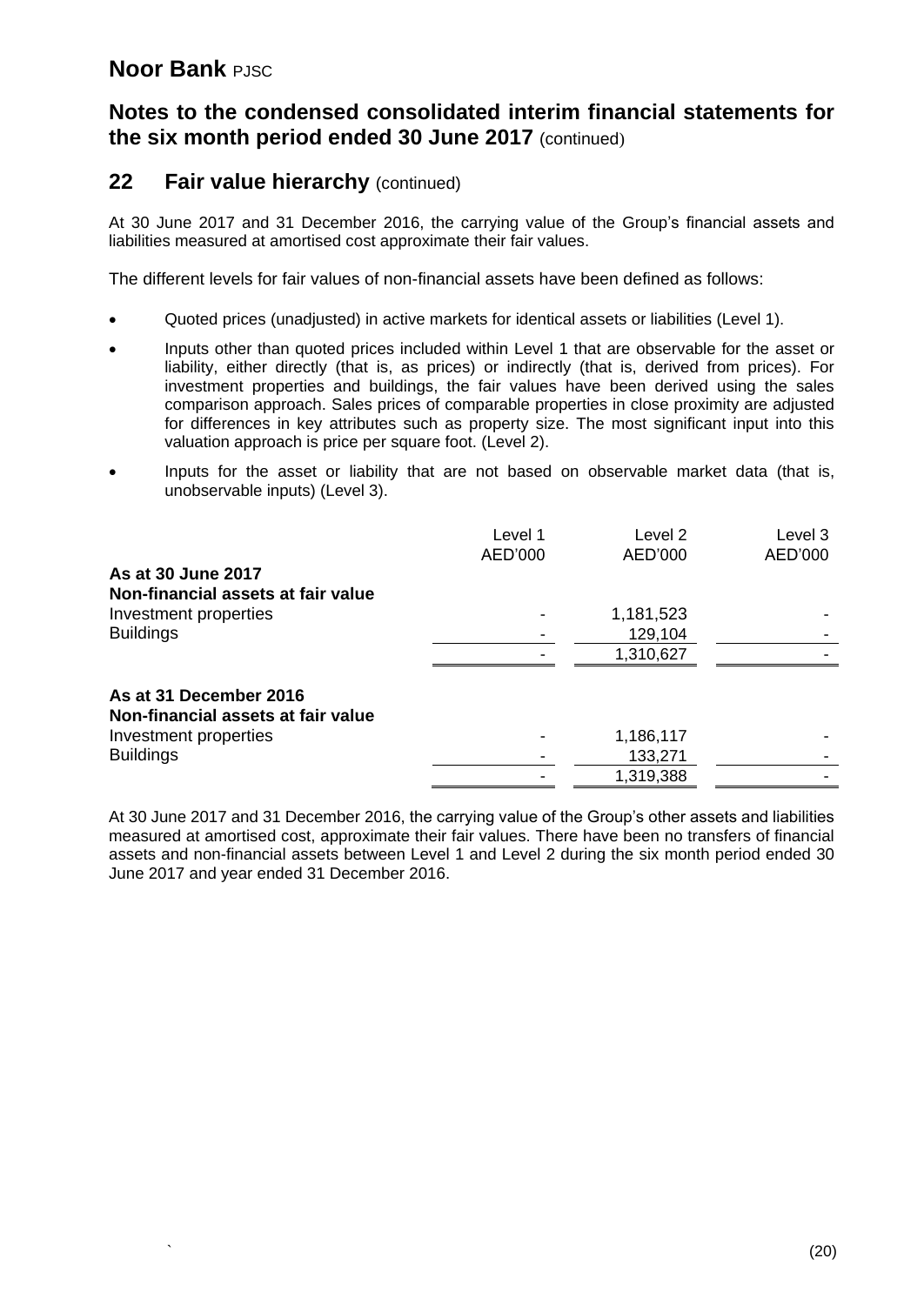#### **Notes to the condensed consolidated interim financial statements for the six month period ended 30 June 2017** (continued)

#### **23 Capital management and capital adequacy as per Basel II requirement**

The Group manages its capital considering both regulatory and economic capital. The Group calculates its risk asset ratio in accordance with requirements and guidelines established by the UAE Central Bank prescribing the ratio of total capital to total risk-weighted assets which is currently set at a minimum of 12% (2016: 12%). This is in line with the assessment and reporting of capital adequacy ratio in accordance with the Basel II Accord as follows:

|                                              | 30 June<br>2017<br>AED'000 | 31 December<br>2016<br><b>AED'000</b> |
|----------------------------------------------|----------------------------|---------------------------------------|
| <b>Tier I capital</b>                        |                            |                                       |
| Share capital                                | 3,357,895                  | 3,357,895                             |
| Tier 1 sukuk                                 | 1,836,500                  | 1,836,500                             |
| Legal reserves                               | 249,690                    | 249,690                               |
| <b>Accumulated losses</b>                    | (55, 360)                  | (181, 459)                            |
| Less: Other equity investments               | (10,000)                   | (13,500)                              |
|                                              | 5,378,725                  | 5,249,126                             |
| <b>Tier II capital</b>                       |                            |                                       |
| Collective impairment provision              | 375,889                    | 364,790                               |
| Asset revaluation reserve                    | (4,783)                    | (34, 454)                             |
| Less: Other equity investments               | (10,000)                   | (13,500)                              |
|                                              | 361,106                    | 316,836                               |
| Deductions from Tier I & Tier II Capital     |                            |                                       |
| Investment in other equity investments       |                            |                                       |
| <b>Total regulatory capital</b>              | 5,739,831                  | 5,565,962                             |
| <b>Risk weighted assets</b>                  |                            |                                       |
| Credit risk                                  | 30,071,121                 | 29,183,223                            |
| Market risk                                  | 393,168                    | 514,761                               |
| Operational risk                             | 2,568,854                  | 2,568,854                             |
| <b>Total risk weighted assets</b>            | 33,033,143                 | 32,266,838                            |
| Capital adequacy ratio on regulatory capital | 17.38%                     | 17.25%                                |
| Risk asset ratio on Tier 1 capital           | 16.28%                     | 16.27%                                |
|                                              |                            |                                       |

#### **24 Financial risk management**

The Group's activities expose it to a variety of financial risks: market risk (including foreign currency risk, fair value profit rate risk, cash flow profit rate risk and price risk), credit risk and liquidity risk.

The condensed consolidated interim financial statements do not include all financial risk management information and disclosures required in the annual consolidated financial statements; they should be read in conjunction with the Group's annual consolidated financial statements for the year ended 31 December 2016.

There have been no changes in the risk management department or in any risk management policies since the year end.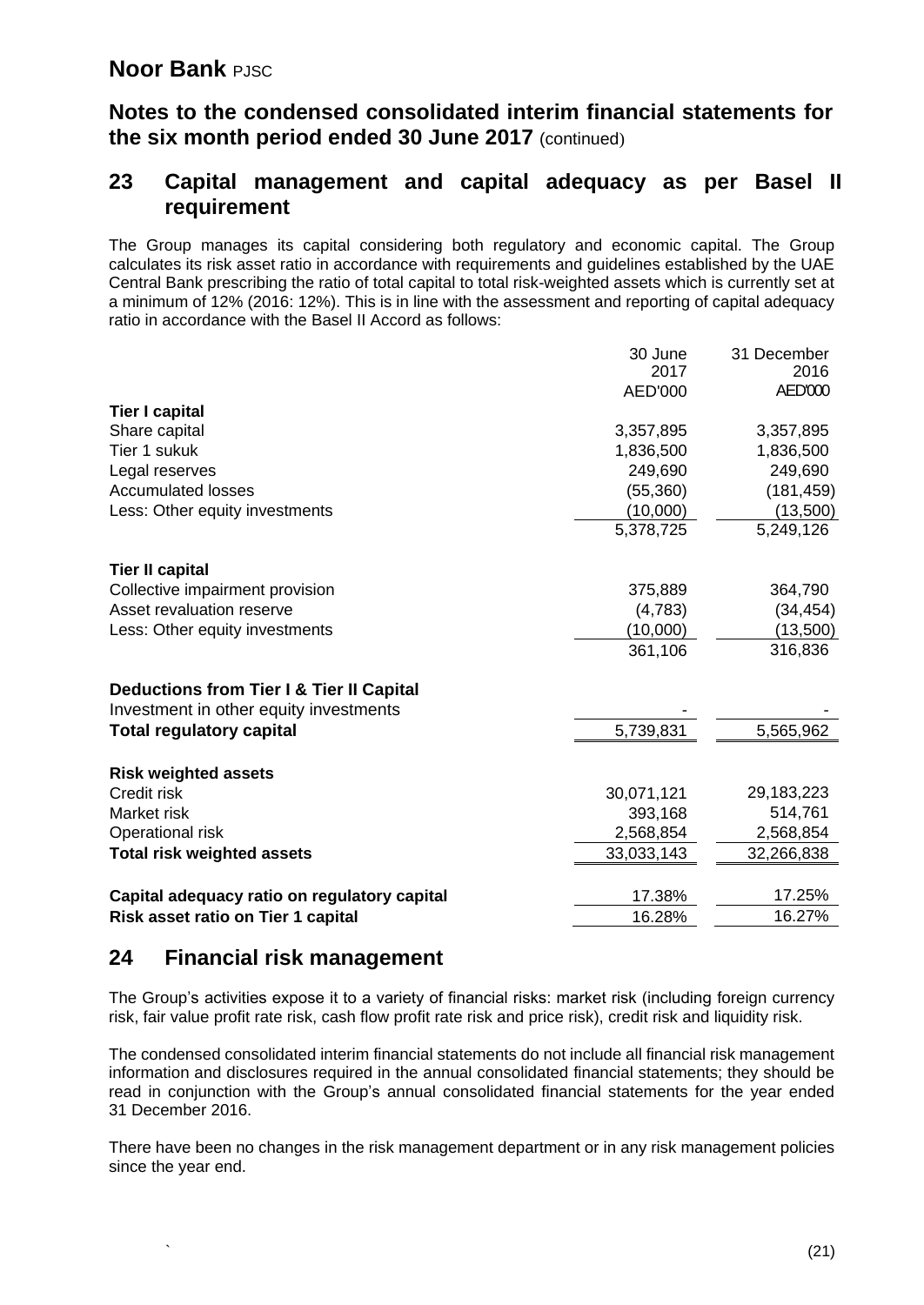#### **Notes to the condensed consolidated interim financial statements for the six month period ended 30 June 2017** (continued)

#### **25 Segmental reporting**

Reportable segments are identified on the basis of internal reports about the components of the Bank that are regularly reviewed by the Bank's chief operating decision makers in order to allocate resources to the segment and assess its performance. The Bank's reportable segments are organised into three major segments as follows:

- Personal and business banking Principally serves individuals, high net worth customers and small sized businesses.
- Corporate banking Principally handling financing/ trade facilities and deposit related services for medium and large sized corporate and institutional customers.
- Treasury and others Treasury comprises of activities to manage the Bank's overall liquidity and market risk and provides treasury services to customers. Others comprise of functions other than above core lines of business.

The accounting policies of the reportable segments are the same as the Bank's accounting policies. Segment operating income represents the profit earned by each segment without allocation of expenses and impairment charge on Islamic financing instruments.

| Six month period ended                                                                              | <b>Personal</b><br>and<br>business | Corporate          | <b>Treasury</b><br>and |                       |
|-----------------------------------------------------------------------------------------------------|------------------------------------|--------------------|------------------------|-----------------------|
| 30 June 2017 (Unaudited)                                                                            | banking<br>AED'000                 | banking<br>AED'000 | others<br>AED'000      | Total<br>AED'000      |
| Net income from Islamic financing and<br>sukuk                                                      | 234,427                            | 245,177            | 107,858                | 587,462               |
| Fee and other income, net of charges                                                                | 186,794                            | 146,926            | 96,209                 | 429,929               |
| Total income                                                                                        | 421,221                            | 392,103            | 204,067                | 1,017,391             |
| <b>Total expenses</b><br>Operating profit before impairment on<br>investment in Islamic financing   |                                    |                    |                        | (365,016)             |
| instruments                                                                                         |                                    |                    |                        | 652,375               |
| Impairment charge on Islamic<br>financing instruments, net<br>Impairment loss on equity investments |                                    |                    |                        | (463, 330)<br>(7,000) |
| Profit for the period                                                                               |                                    |                    |                        | 182,045               |
| As at 30 June 2017 (Unaudited)<br>Segment assets                                                    | 9,716,371                          | 21,150,586         | 9,050,466              | 39,917,423            |
|                                                                                                     |                                    |                    |                        |                       |
| Segment liabilities                                                                                 | 12,809,235                         | 17,595,722         | 4,008,199              | 34,413,156            |